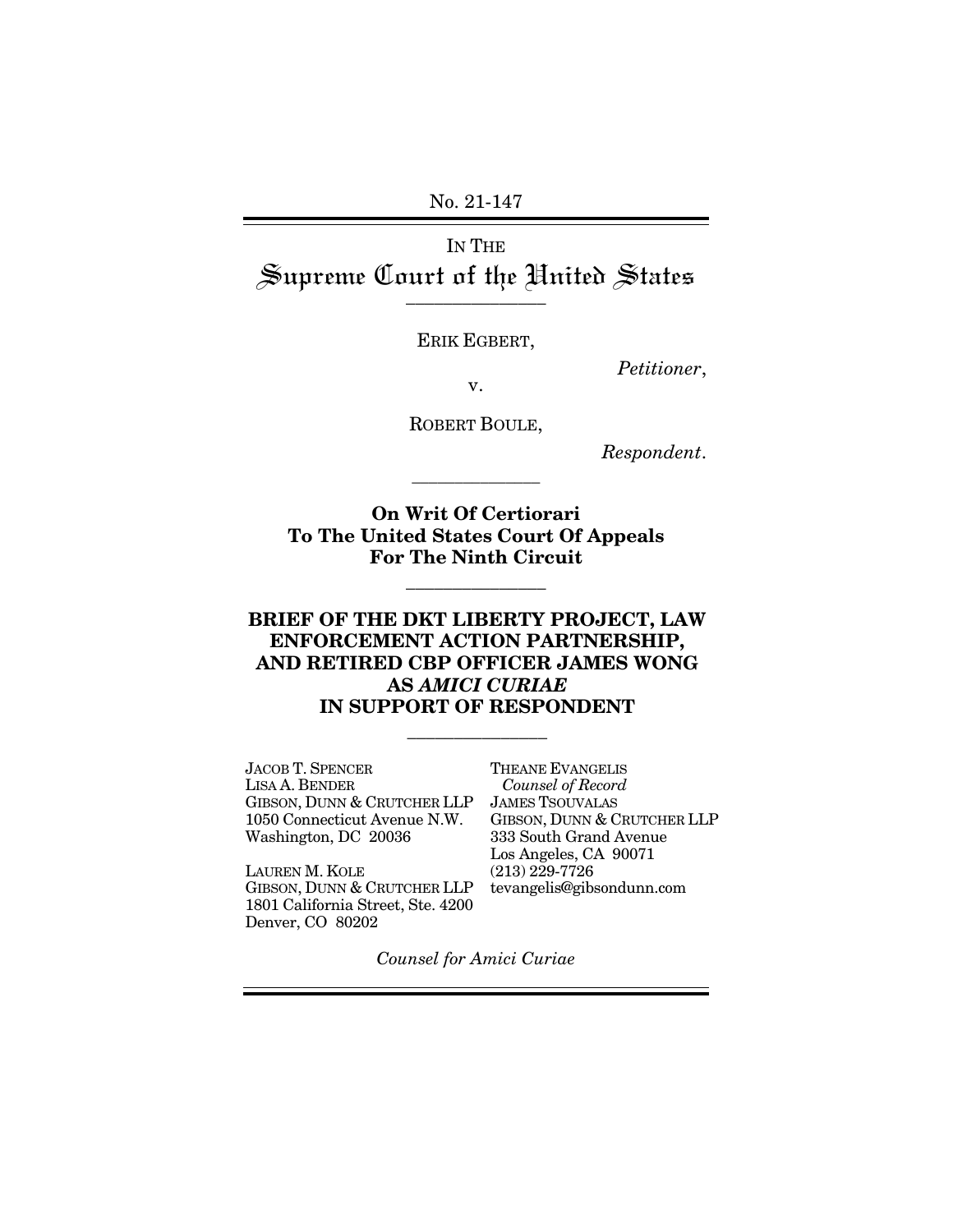#### **QUESTIONS PRESENTED**

1. Whether a damages claim lies under *Bivens v. Six Unknown Named Agents of Federal Bureau of Narcotics*, 403 U.S. 388 (1971), when a rogue federal law enforcement officer triggers multiple unfounded investigations against a U.S. citizen as retaliation for the citizen's truthful reporting of the officer's misconduct.

2. Whether a damages claim lies under *Bivens* when a rogue federal law enforcement officer enters a U.S. citizen's private property within the United States without a warrant, conducts an unauthorized search, and assaults the citizen on his property.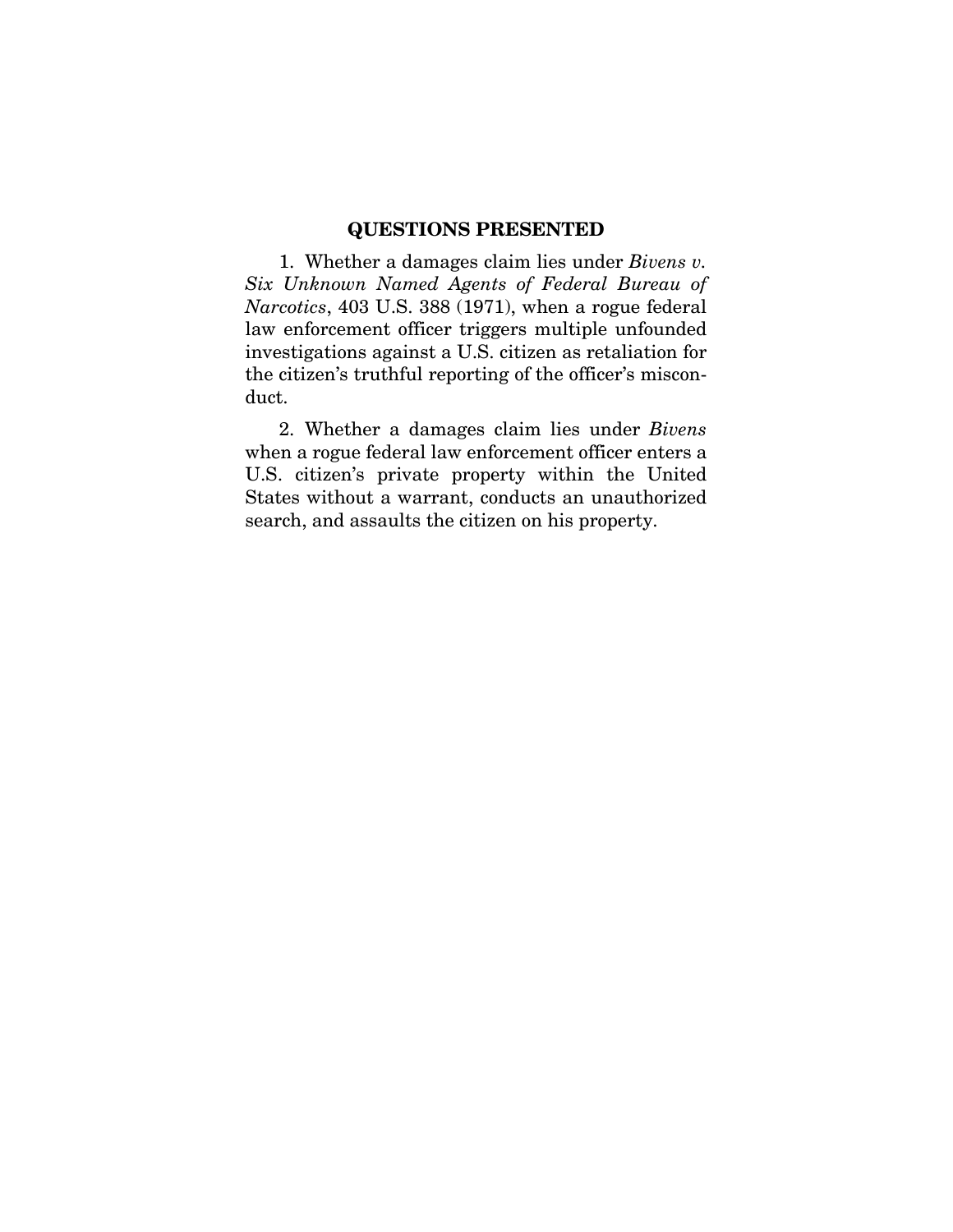### **TABLE OF CONTENTS**

|              | <b>INTRODUCTION AND SUMMARY OF</b>                                 |  |
|--------------|--------------------------------------------------------------------|--|
|              |                                                                    |  |
| $\mathbf{L}$ | BIVENS IS AN EFFECTIVE TOOL FOR<br>PROTECTING FOURTH AMENDMENT     |  |
|              | II. BIVENS IS AN ESPECIALLY IMPORTANT<br>TOOL AT THIS MOMENT 12    |  |
|              | <b>III. BIVENS DOES NOT POSE AN UNDUE</b><br>THREAT TO FEDERAL LAW |  |
|              | IV. THE "IMMIGRATION-RELATED" LINE<br>PETITIONER URGES IS A WHOLLY |  |
|              |                                                                    |  |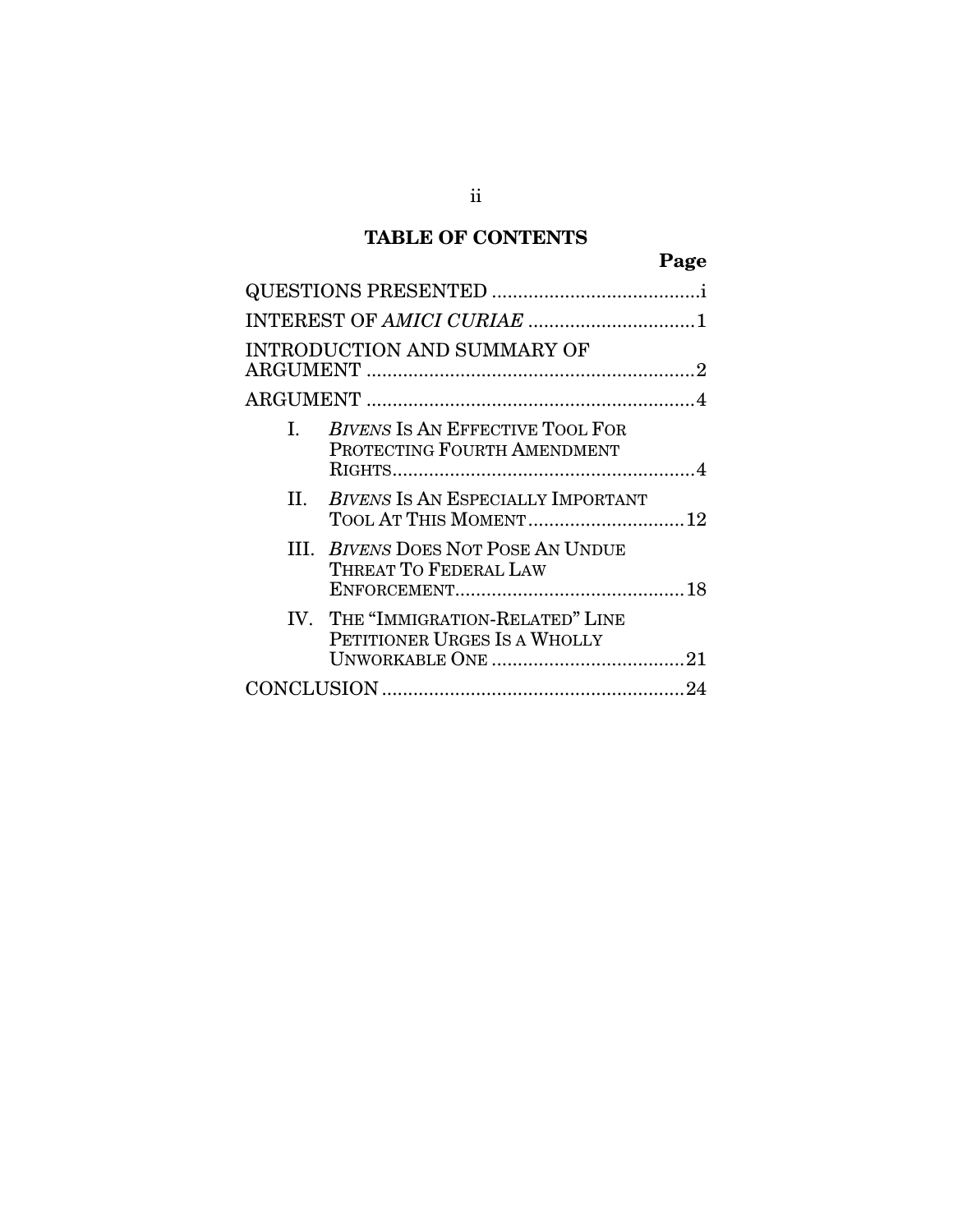## **TABLE OF AUTHORITIES**

**Page(s)** 

### **Cases**

| Bivens v. Six Unknown Named Agents<br>of Fed. Bureau of Narcotics, |
|--------------------------------------------------------------------|
| Butz v. Economou,                                                  |
| City of Riverside v. Rivera,                                       |
| Hamdi v. Rumsfeld,                                                 |
| Hernandez v. Mesa,                                                 |
| Lanuza v. Love,                                                    |
| Williams v. Florida,                                               |
| Ziglar v. Abbasi,                                                  |

### **Statutes**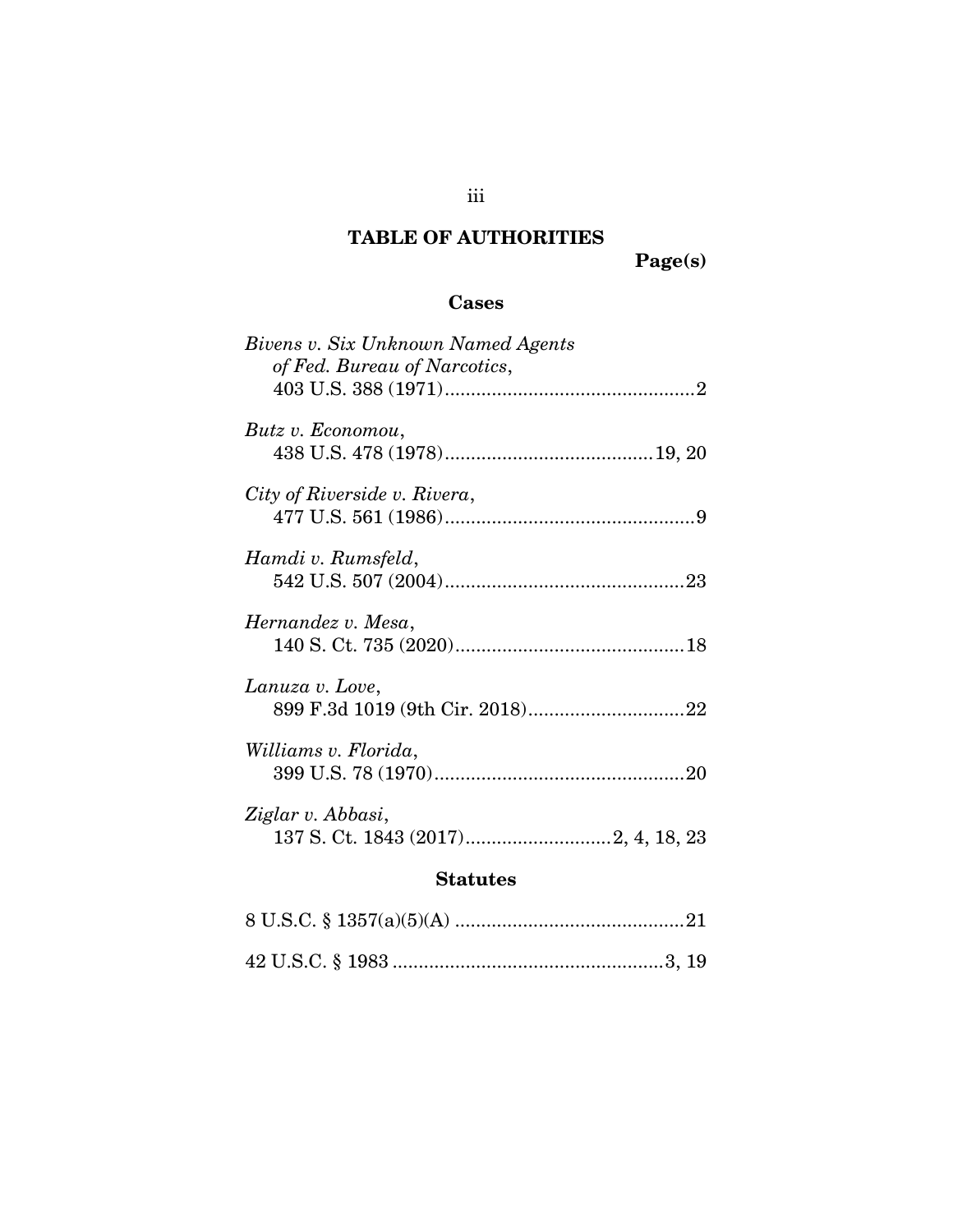# **Page(s)**

### **Other Authorities**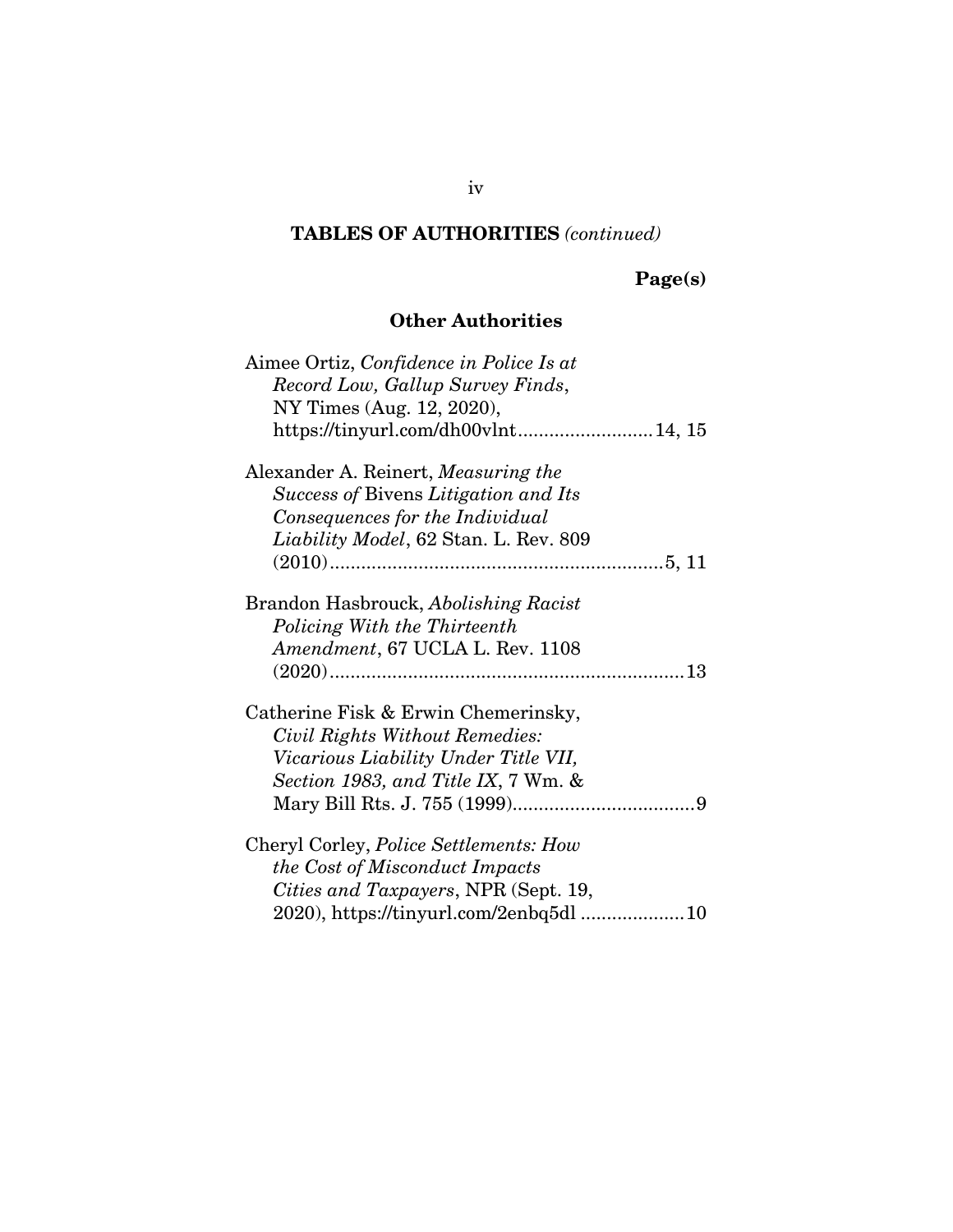# **Page(s)**

| Elias R. Feldman, Strict Tort Liability |
|-----------------------------------------|
| for Police Misconduct, 53 Colum. J.     |
|                                         |
| Geneva Sands, Customs and Border        |
| <b>Protection Drone Flew over</b>       |
| Minneapolis to Provide Live Video to    |
| Law Enforcement, CNN (May 29,           |
| 2020), https://tinyurl.com/2p8mv8kn22   |
| <b>Importance of Police-Community</b>   |
| Relationships and Resources for         |
| <i>Further Reading</i> , Department of  |
| Justice, https://tinyurl.com/1rg21btx15 |
| In Pursuit of Peace: Building Police-   |
| Community Trust to Break the Cycle      |
| of Violence, Giffords Law Center        |
| (Jan. 2020),                            |
| https://tinyurl.com/7yhf42y6  16        |
| J. Gabriel Ware, Crime Victims Don't    |
| Report if They Don't Trust Cops:        |
| Study, The Crime Report (Dec. 13,       |
| 2018), https://tinyurl.com/yq3clz8m16   |
| James E. Pfander et al., The Myth of    |
| Personal Liability: Who Pays When       |
| Bivens Claims Succeed, 72 Stan. L.      |
|                                         |

v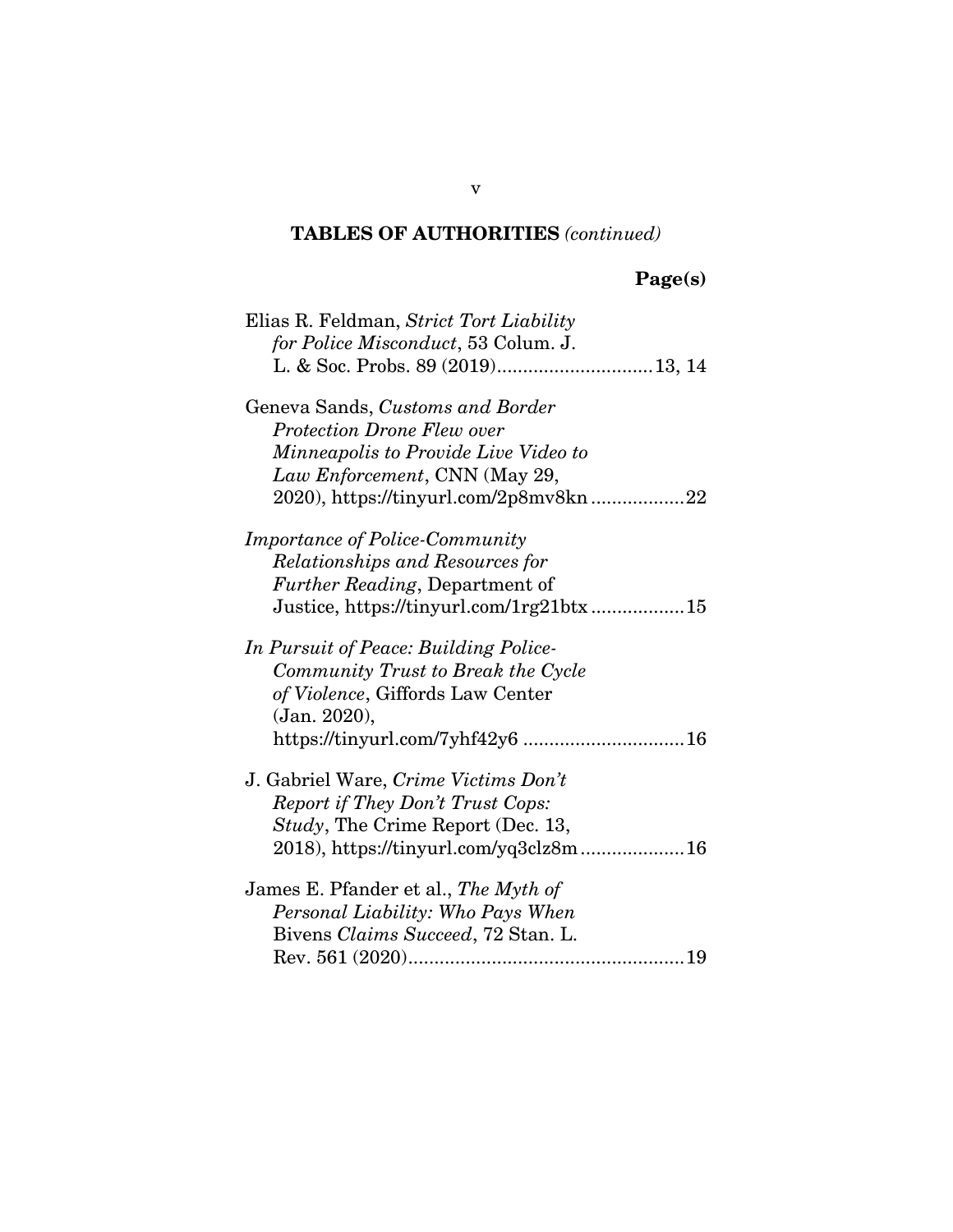# **Page(s)**

| James E. Pfander, Iqbal, Bivens, and         |
|----------------------------------------------|
| the Role of Judge-Made Law in                |
| Constitutional Litigation, 114 Penn          |
|                                              |
|                                              |
| Joanna C. Schwartz, How Governments          |
| Pay: Lawsuits, Budgets, and Police           |
| Reform, 63 UCLA L. Rev. 1144                 |
|                                              |
| Joanna C. Schwartz, What Police Learn        |
|                                              |
| From Lawsuits, 33 Cardozo L. Rev.            |
|                                              |
| Jocelyn Fontaine et al., <i>Mistrust and</i> |
| Ambivalence Between Residents and            |
| the Police: Evidence From Four               |
| Chicago Neighborhoods, Urban                 |
| Institute (Aug. 2017),                       |
| https://tinyurl.com/1xpfnii915               |
| John C. Jeffries, Jr., The Liability Rule    |
| For Constitutional Torts, 99 Va. L.          |
|                                              |
|                                              |
| Karl Jacoby, Op-Ed: The Border               |
| Patrol's Brute Power in Portland Is          |
| <i>the Norm at the Border, L.A. Times</i>    |
| (July 22, 2020),                             |
|                                              |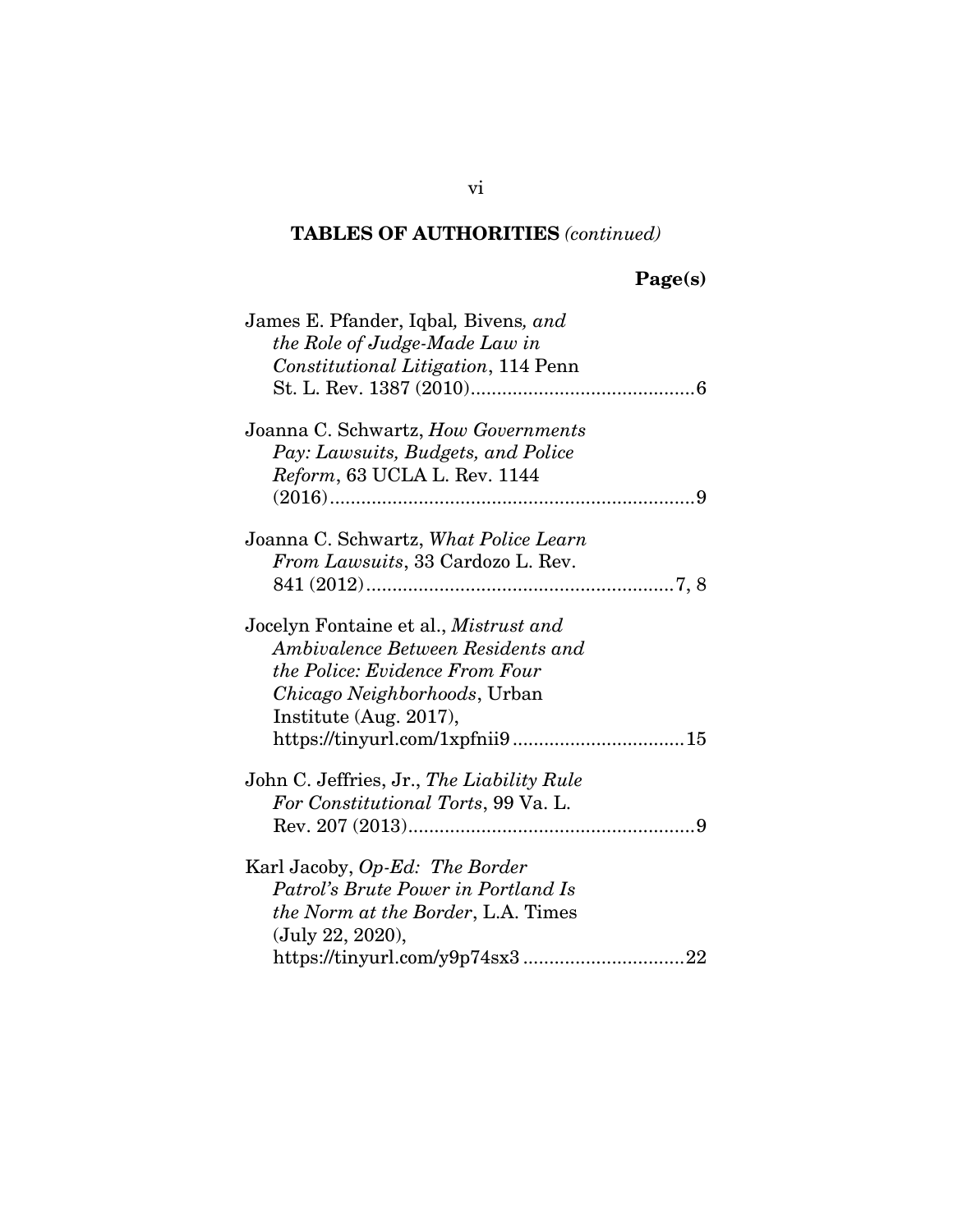# **Page(s)**

| Kit Ramgopal & Brenda Breslauer, The        |
|---------------------------------------------|
| <b>Hidden Hand That Uses Money to</b>       |
| <b>Reform Troubled Police</b>               |
| <i>Departments, NBC News (July 19,</i>      |
|                                             |
| Margo Schlanger, <i>Inmate Litigation</i> , |
|                                             |
| Martin Kaste, When It Comes to Police       |
| Reform, Insurance Companies May             |
| Play a Role, NPR (Apr. 1, 2016),            |
|                                             |
| Megan Brenan, Americans' Confidence         |
| in Major U.S. Institutions Dips,            |
| GALLUP (July 14, 2021),                     |
|                                             |
| Melissa Mortazavi, Tort as Democracy:       |
| Lessons From the Food Wars, 57              |
|                                             |
| Myriam E. Gilles, In Defense of Making      |
| Government Pay: The Deterrent               |
| <b>Effect of Constitutional Tort</b>        |
|                                             |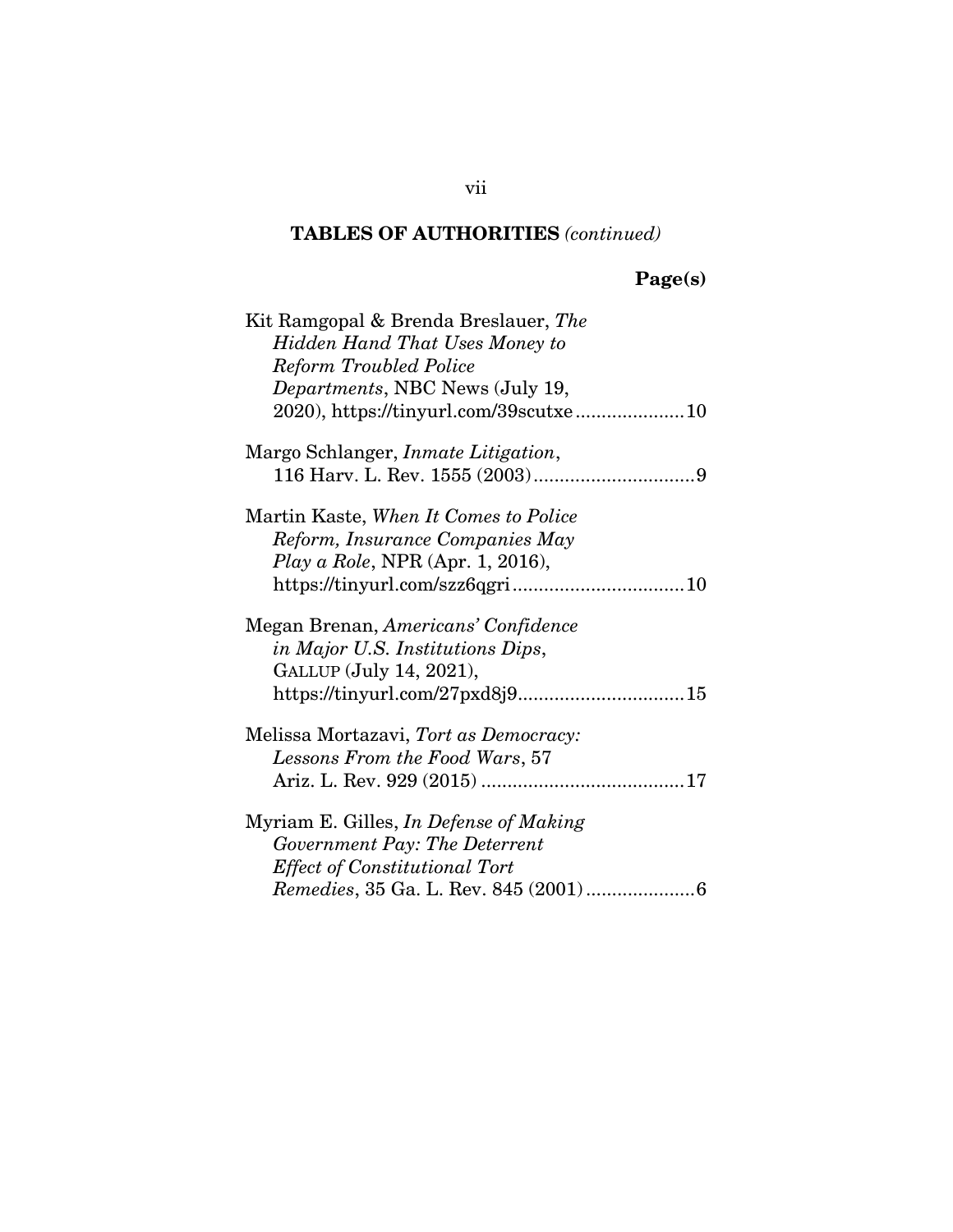# **Page(s)**

| New Era of Public Safety: An Advocacy                                                                                                                                                                                                                  |
|--------------------------------------------------------------------------------------------------------------------------------------------------------------------------------------------------------------------------------------------------------|
| Toolkit for Fair, Safe, and Effective                                                                                                                                                                                                                  |
| Community Policing,                                                                                                                                                                                                                                    |
| The Leadership Conference on Civil                                                                                                                                                                                                                     |
| and Human Rights (2019),                                                                                                                                                                                                                               |
|                                                                                                                                                                                                                                                        |
| New Era of Public Safety: A Guide to                                                                                                                                                                                                                   |
| Fair, Safe, and Effective Community                                                                                                                                                                                                                    |
| <i>Policing</i> , The Leadership Conference                                                                                                                                                                                                            |
| on Civil and Human Rights (2019),                                                                                                                                                                                                                      |
| https://tinyurl.com/5dbqrewp15, 17                                                                                                                                                                                                                     |
| No Action Taken: Lack of CBP                                                                                                                                                                                                                           |
| Accountability in Responding to                                                                                                                                                                                                                        |
| Complaints of Abuse, American                                                                                                                                                                                                                          |
| Immigration Council (May 2014),                                                                                                                                                                                                                        |
|                                                                                                                                                                                                                                                        |
| Public Opinion About the Border, at the                                                                                                                                                                                                                |
| <i>Border</i> , US Immigration Policy                                                                                                                                                                                                                  |
| Center (Nov. 6, 2019),                                                                                                                                                                                                                                 |
|                                                                                                                                                                                                                                                        |
| Public Trust and Law Enforcement-A                                                                                                                                                                                                                     |
| Discussion for Policymakers,                                                                                                                                                                                                                           |
| <b>Congressional Research Service</b>                                                                                                                                                                                                                  |
| $(July 13, 2020), <a href="https://tii-10.10117-00117-00117-00117-00117-00117-00117-00117-00117-00117-00117-00117-00117-00117-00117-00117-00117-00117-00117-00117-00117-00117-00117-00117-00117-00117-00117-00117-00117-00117-00117-00117-0011</math>$ |
|                                                                                                                                                                                                                                                        |

### viii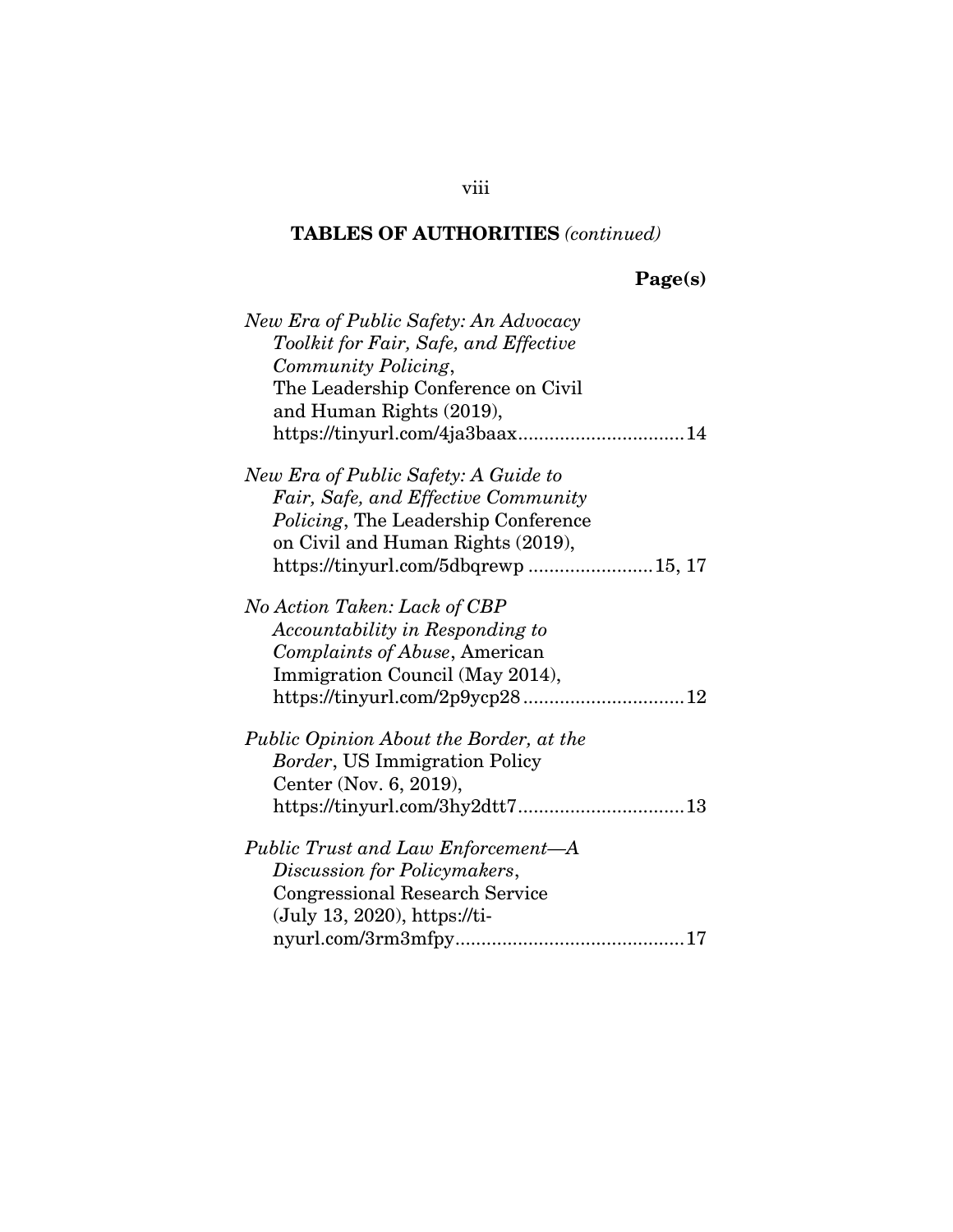# **Page(s)**

| Rachel B. Doyle, <i>How Insurance</i>    |
|------------------------------------------|
| Companies Can Force Bad Cops Off         |
| <i>the Job</i> , THE ATLANTIC (June 10,  |
|                                          |
| Richard H. Fallon, Jr. & Daniel J.       |
| Meltzer, New Law, Non-                   |
| Retroactivity, and Constitutional        |
| Remedies, 104 Harv. L. Rev. 1731         |
|                                          |
| <b>Still No Action Taken: Complaints</b> |
| Against Border Patrol Agents             |
| Continue to Go Unanswered,               |
| <b>American Immigration Council</b>      |
| (August 2017),                           |
|                                          |
| Theodore Eisenberg, Four Decades of      |
| Federal Civil Rights Litigation 12 J.    |
|                                          |
| U.S. Attorney's Office for the Western   |
| District of Tennessee, Federal           |
| Agencies and Law Enforcement             |
| <i>Partners</i> (July 1, 2021),          |
|                                          |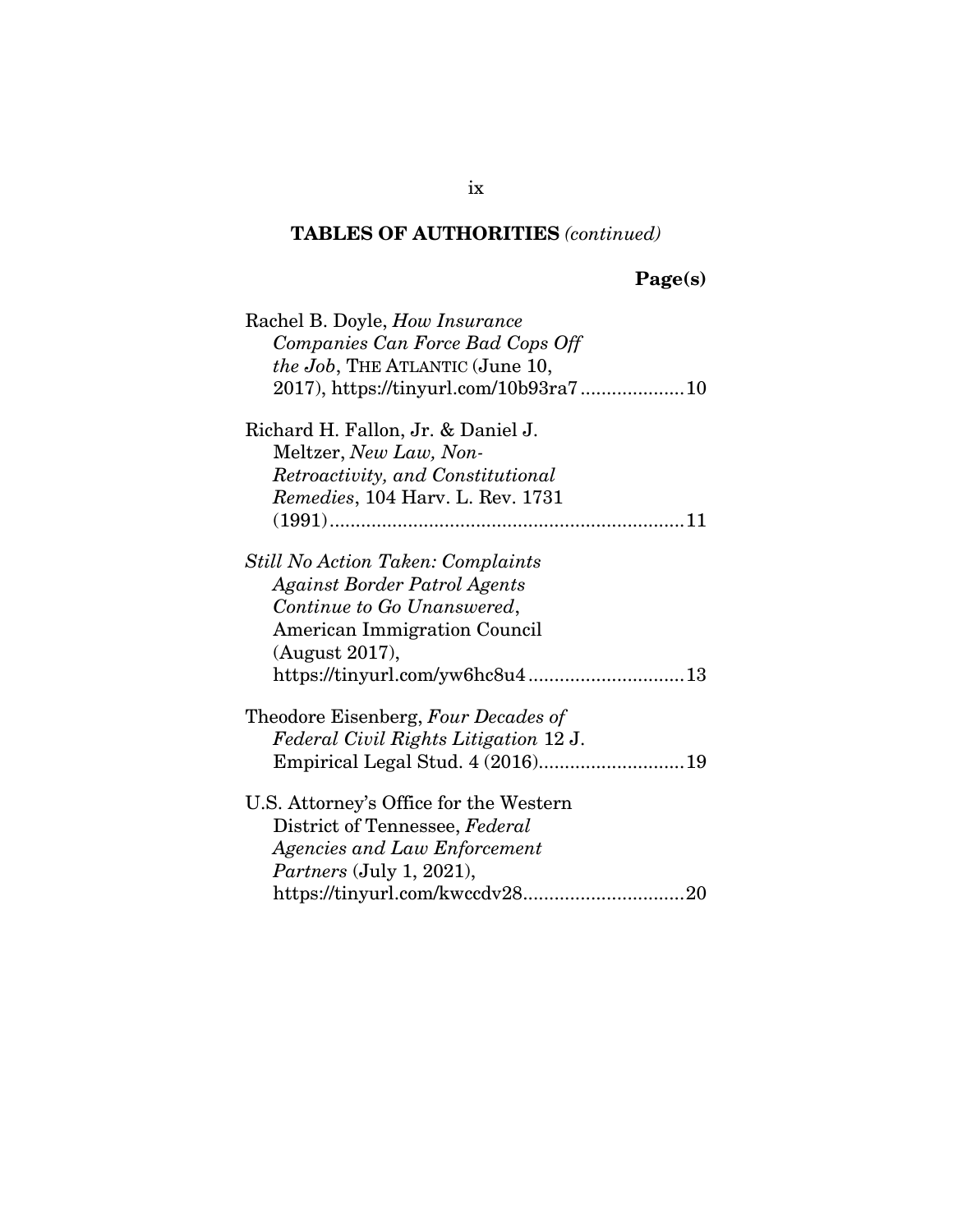# **Page(s)**

| U.S. Customs and Border Prot., CBP            |
|-----------------------------------------------|
| Statement on the AMO Unmanned                 |
| Aircraft System in Minneapolis (May           |
| 29, 2020).                                    |
|                                               |
| U.S. Customs & Border Prot., <i>Border</i>    |
| Patrol Overview (Aug. 24, 2021),              |
|                                               |
| U.S. Customs & Border Prot., CBP              |
| <b>Enforcement Statistics Fiscal Year</b>     |
| 2022, https://tinyurl.com/5bnsrzew21, 23      |
| U.S. Customs and Border Prot., <i>Holding</i> |
| <i>the Line in the 21st Century</i> (Nov. 25, |
| 2014), https://tinyurl.com/28cpmn6n 21        |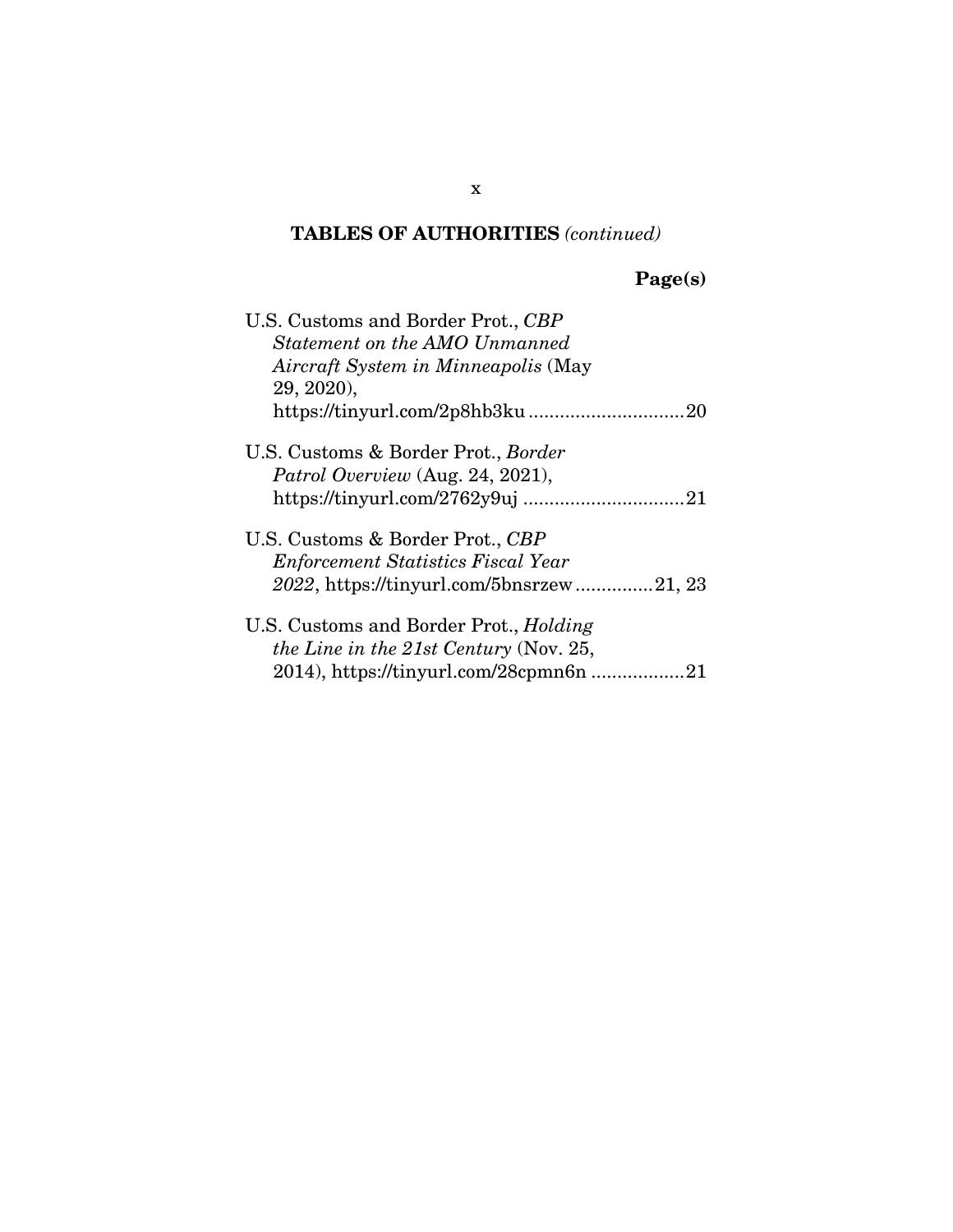#### **INTEREST OF** *AMICI CURIAE*<sup>1</sup>

The DKT Liberty Project was founded in 1997 to promote individual liberty against encroachment by all levels of government. The not-for-profit Liberty Project advocates vigilance over regulation of all kinds, especially restrictions of individual civil liberties that threaten the reservation of power to the citizenry that underlies our constitutional system.

The Law Enforcement Action Partnership (LEAP) is a nonprofit composed of police, prosecutors, judges, corrections officials, and other criminal-justice professionals who seek to improve public safety, promote alternatives to arrest and incarceration, address the root causes of crime, and heal police–community relations through sensible changes to our criminal-justice system.

James Wong is a retired Customs and Border Protection officer who served more than thirty years in state and federal law enforcement. When he retired, he served as the Deputy Assistant Commissioner assigned to the Office of Internal Affairs. That Office had responsibility for, among other things, internal criminal and serious misconduct investigations.

*Amici* share a steadfast belief that the Fourth Amendment's prohibition against unreasonable searches and seizures lies at the heart of American freedom, and that the rigorous enforcement of this

 $\overline{a}$ 

<sup>1</sup> Pursuant to Rule 37.6, counsel for *amici curiae* states that no counsel for a party authored this brief in whole or in part and no one other than the *amici* and their counsel made a monetary contribution to fund the preparation or submission of this brief. All parties have consented in writing to the filing of this brief.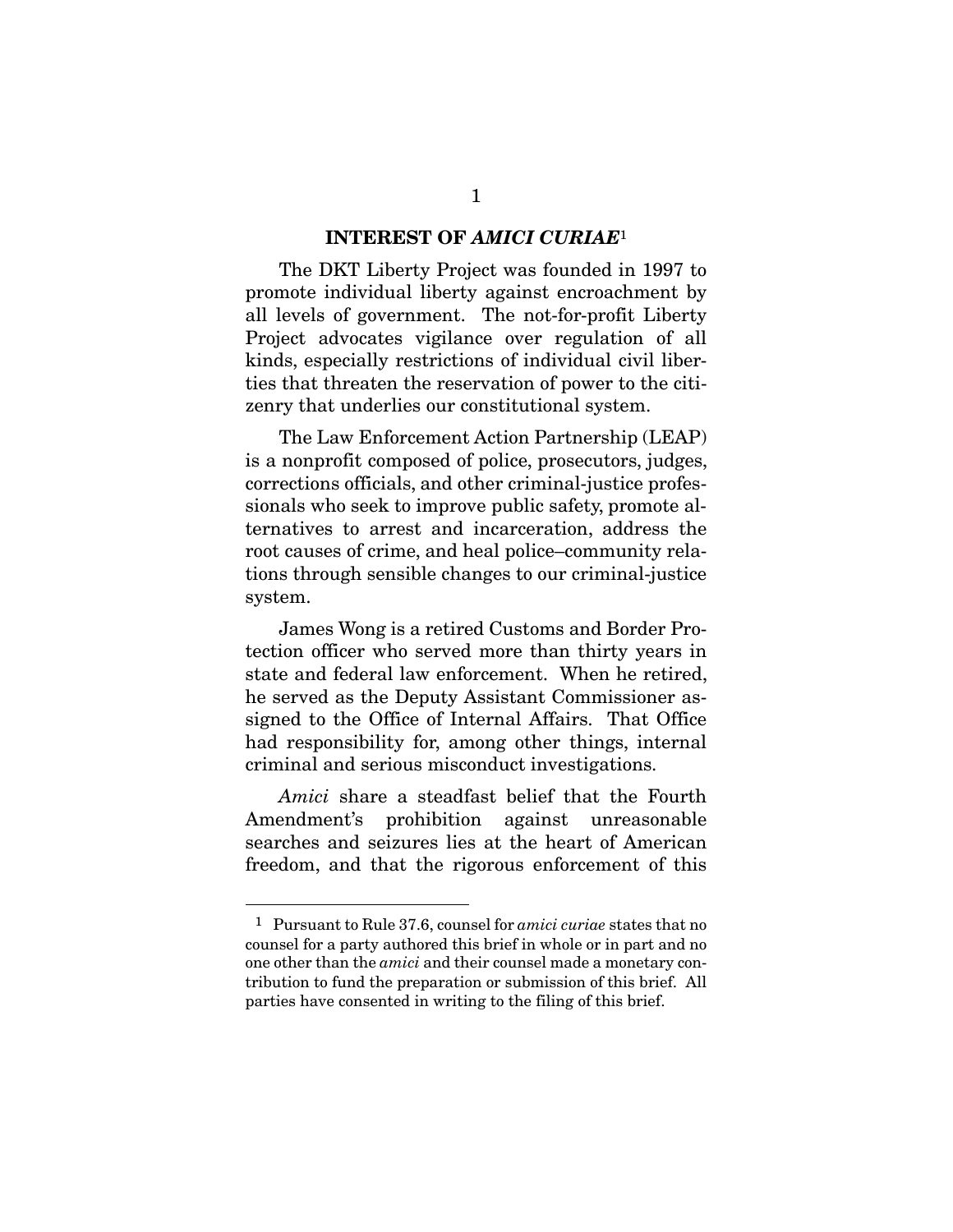prohibition—including through actions brought under *Bivens v. Six Unknown Named Agents of Federal Bureau of Narcotics*, 403 U.S. 388 (1971)—is imperative to preserving our system of limited government.

#### **INTRODUCTION AND SUMMARY OF ARGUMENT**

When this Court first authorized citizens to bring damages actions against federal officers 50 years ago in *Bivens*, it recognized that earlier judge-made rules designed to constrain Fourth Amendment violations (namely, the exclusionary rule) had proven woefully inadequate to the task. In response, the Court built upon a common law tradition predating the Founding that authorized private parties to sue government officials who infringe their rights.

Four years ago, this Court reaffirmed "the continued force, or even the necessity, of *Bivens* in the search-and-seizure context in which it arose." *Ziglar v. Abbasi*, 137 S. Ct. 1843, 1856 (2017). *Bivens*, the Court explained, "vindicate[s] the Constitution by allowing some redress for injuries, and it provides instruction and guidance to federal law enforcement officers going forward." *Id.* at 1856–57.

*Amici* agree. *Bivens* has proven a powerful tool for policing the Fourth Amendment's bounds on federal power "in this common and recurrent sphere of law enforcement." *Abbasi*, 137 S. Ct. at 1857. Recent evidence shows that *Bivens* actions are much more likely to be meritorious than previously thought (especially compared to other forms of civil rights litigation), while courts have proven more than capable of screening unmeritorious claims at little or no cost to federal defendants or the judicial system. And the benefits of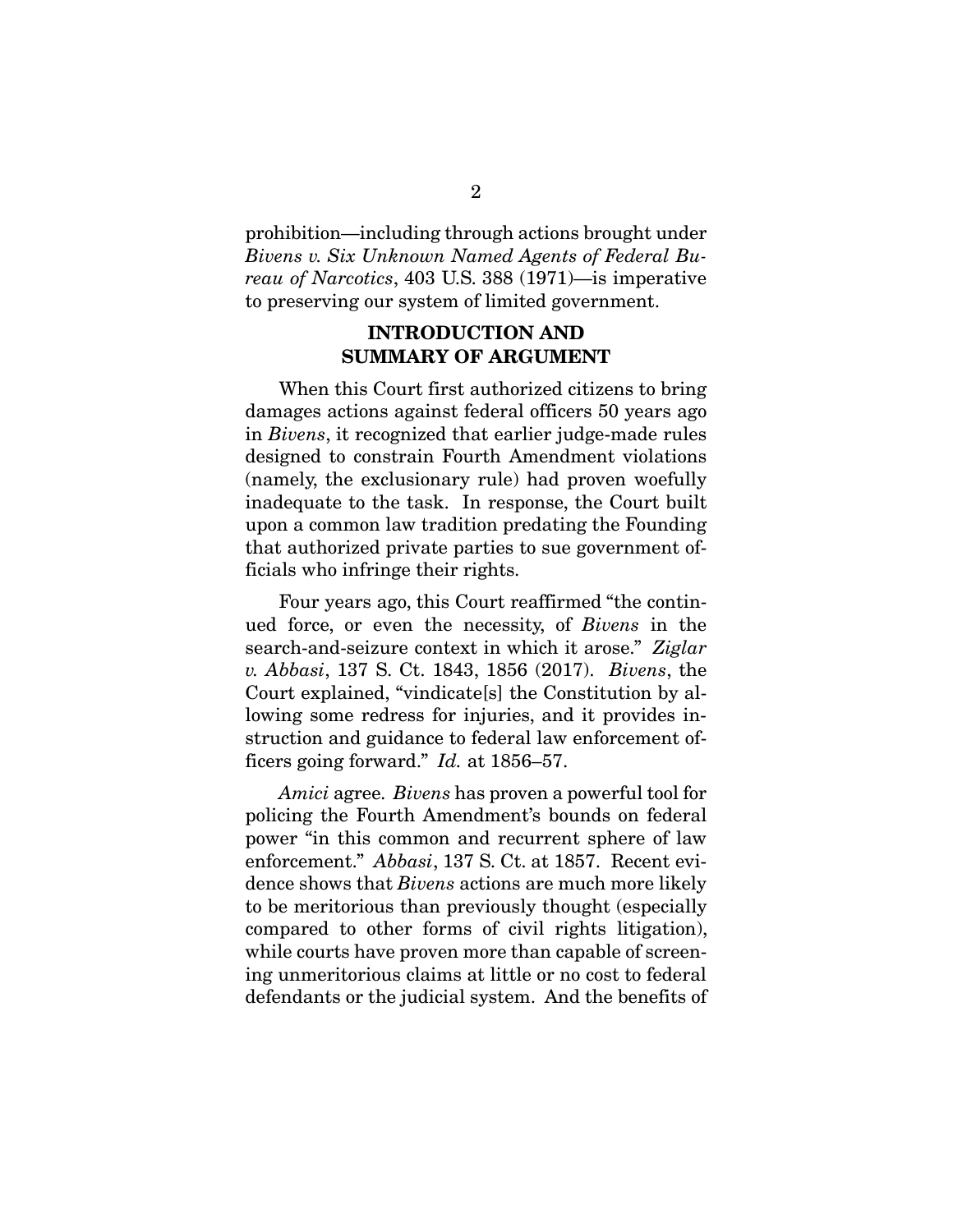*Bivens* actions redound not only to the individuals whose Fourth Amendment rights are vindicated, but to society at large. *Bivens* actions serve a wide array of systemic interests, from exposing individual misconduct and institutional deficiencies in government agencies to incentivizing policymakers to adopt reforms to prevent future abuses.

Drawing an unprincipled distinction from *Bivens*  in the search-and-seizure context for officers purportedly engaged in "immigration-related" functions would be especially ill advised at the present time. Public trust in law enforcement is at a historic low, straining the relationship between officers and the communities they serve and reducing citizens' willingness to cooperate with law enforcement. *Bivens* is an important tool for repairing this relationship, providing a vehicle through which accusations of federal misconduct may be heard and redressed in an open and neutral forum. Denying aggrieved individuals a day in court and sweeping their allegations under the rug will only exacerbate public distrust in law enforcement, to the detriment of public officials and the communities who depend on them alike.

There is no reason to believe that *Bivens* will unduly impede federal officers' ability to do their jobs. Even where *Bivens* is available, qualified immunity shields federal officers from personal liability unless they violate clearly established law, just as it does for state officers in actions brought under 42 U.S.C. § 1983. In fact, abandoning *Bivens* will serve only to provide federal officers with an additional layer of immunity not available to state officials, inverting the original understanding of the Constitution as a check primarily on *federal* power.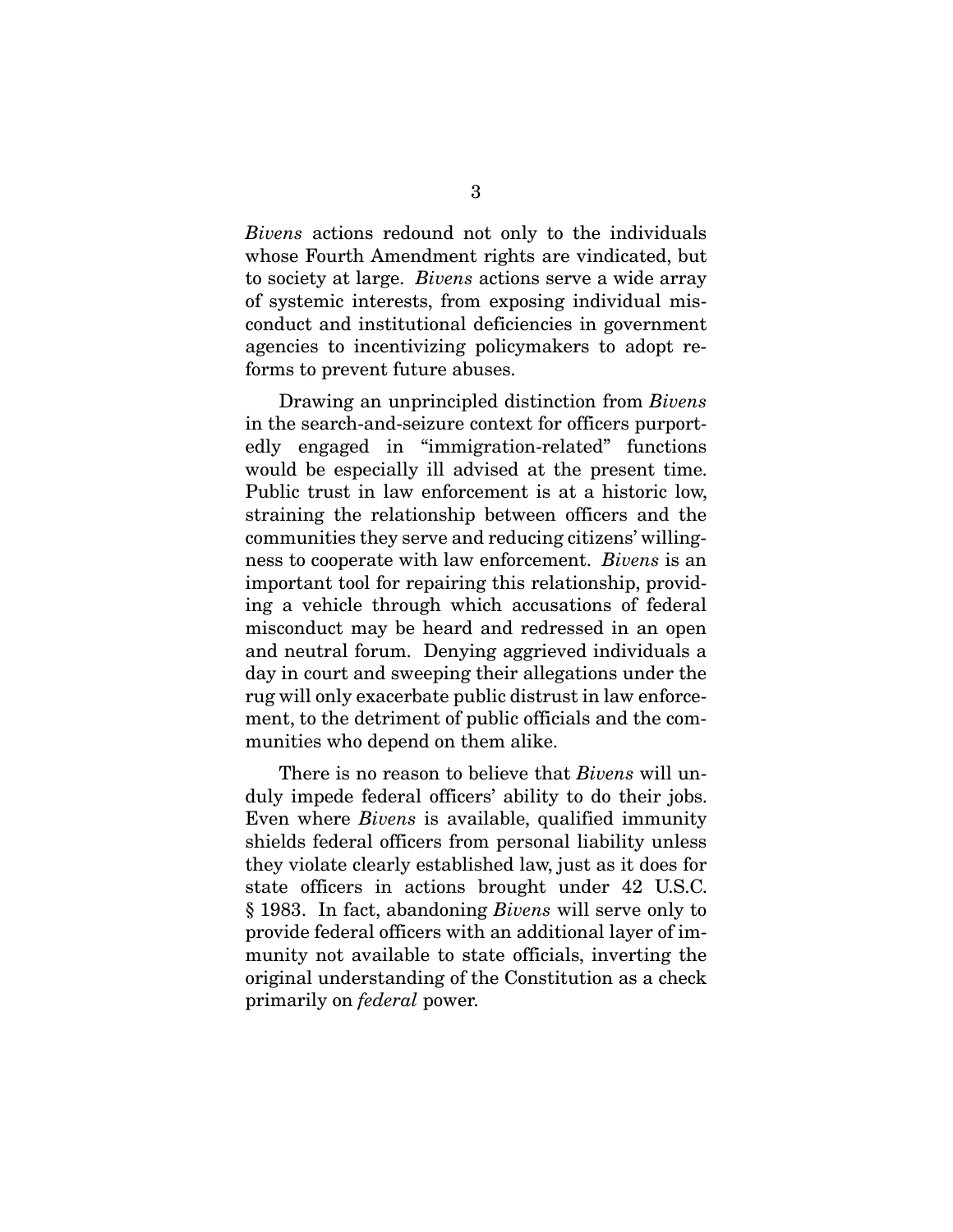*Bivens* must apply to this case, which mirrors the facts of *Bivens* itself: A federal law enforcement officer entered a U.S. citizen's private property within the United States without a warrant, conducted an unauthorized search, and assaulted the citizen on his property. Petitioner urges this Court to hold that *Bivens*  does not apply merely because Petitioner exercised "immigration-related" functions. But the carveout Petitioner urges this Court to adopt would prove entirely unworkable, particularly in light of ever-increasing exercise by the U.S. Customs and Border Protection of general law enforcement authority.

This Court should affirm the Ninth Circuit and reaffirm the continuing importance of *Bivens* in our constitutional framework, particularly in cases, as here, that arise in the precise context in which *Bivens* originated.

#### **ARGUMENT**

#### **I.** *BIVENS* **IS AN EFFECTIVE TOOL FOR PROTECTING FOURTH AMENDMENT RIGHTS.**

Fifty years into the *Bivens* era, the evidence is unequivocal: The private right of action for Fourth Amendment violations authorized by that decision has proven one of the most effective mechanisms for policing and preventing government misconduct. Although this Court has been reluctant to extend *Bivens*  to entirely new contexts, *Bivens* remains a powerful tool in the "common and recurrent sphere of law enforcement." *Abbasi*, 137 S. Ct. at 1857. It should not be unduly constrained by refusing to apply *Bivens*  within that sphere, as Petitioner urges this Court to do.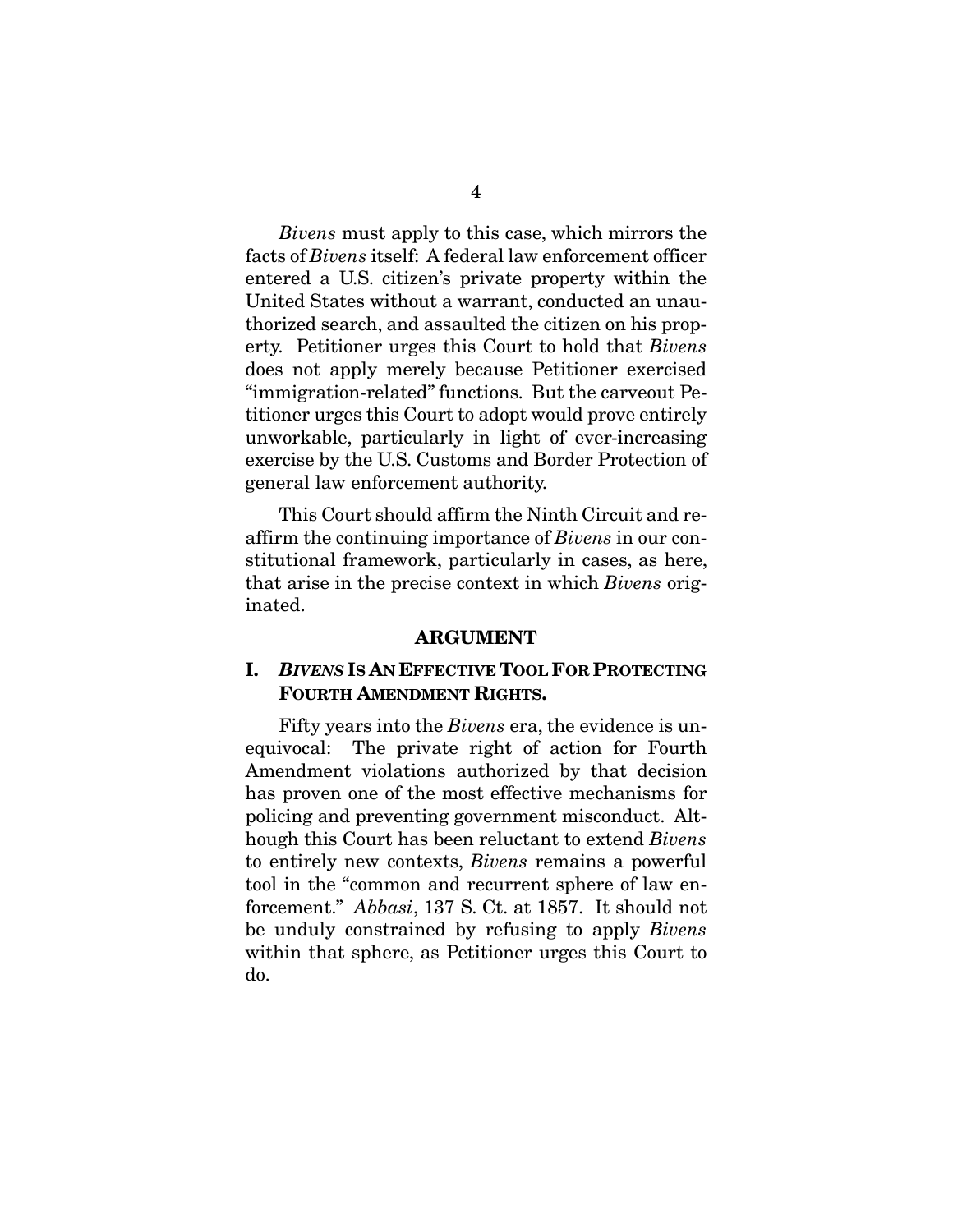Empirical analysis demonstrates that *Bivens* has provided an important pathway for private citizens to obtain redress for the violation of their right against unreasonable searches and seizures by federal officials. A recent survey of five federal district courts across the country found that 38.9 percent of counseled *Bivens* actions—and 9.5 percent of pro se *Bivens*  actions—resulted in a victory for plaintiffs. Alexander A. Reinert, *Measuring the Success of* Bivens *Litigation and Its Consequences for the Individual Liability Model*, 62 STAN. L. REV. 809, 839 (2010). And notably, *Bivens* actions alleging Fourth Amendment violations (like the one here) were by far the most likely to succeed, with an overall success rate of 28.9 percent, compared to 15.3 percent for prison-condition claims and 11.8 percent for other claims. *Id.* at 836 n.138.

To be sure, courts do occasionally confront meritless *Bivens* actions, just as they occasionally confront meritless actions of all types. But they have proven adept at identifying and screening such actions when they arise. For example, the same multidistrict survey cited above found that "almost 20% of the *Bivens*  claims identified . . . were dismissed sua sponte because the district court screened them for frivolity and determined that they should be dismissed out of hand," thereby avoiding the "burdens of *Bivens* litigation about which courts and commentators express concern—no defendant is subject to intrusive discovery or the potential of liability, and no attorney even has to review the complaint and prepare an answer or motion to dismiss." Reinert, 62 STAN. L. REV. at 840.

As one commentator has observed, these findings "persuasively refute[]" the prior "assumption that *Bivens* claims typically lack merit" and "threaten[] to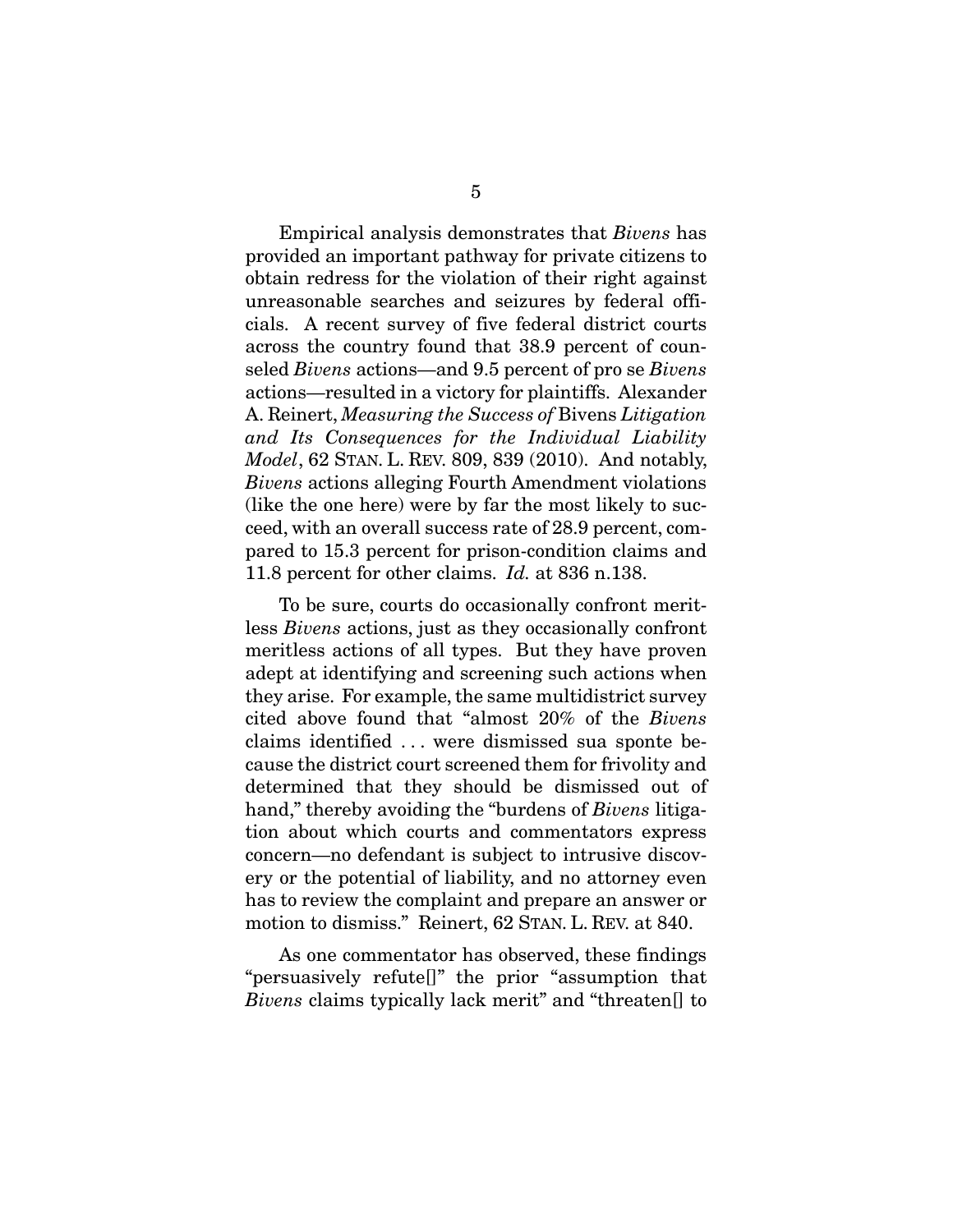overwhelm the federal judiciary." James E. Pfander, Iqbal*,* Bivens*, and the Role of Judge-Made Law in Constitutional Litigation*, 114 PENN ST. L. REV. 1387, 1407 (2010). Many plaintiffs who assert Fourth Amendment claims under *Bivens* have in fact had their constitutional rights infringed by federal officials, and those who have not are unlikely to advance beyond the very earliest stages of litigation. Truncating *Bivens*, as Petitioner would have this Court do, will leave those Americans who have suffered a violation of their most fundamental rights in the "immigrationrelated" context without a remedy, while gaining next to nothing in terms of easing federal dockets.

But *Bivens* actions are not limited to remedying the violation of individual citizens' rights. Rather, one of the most important effects of such constitutional tort litigation has been to incentivize government agencies to adopt institutional reforms to ensure that constitutional constraints are not violated in the first place. It has done so through its "informational" and "fault-fixing" functions. Myriam E. Gilles, *In Defense of Making Government Pay: The Deterrent Effect of Constitutional Tort Remedies*, 35 GA.L. REV. 845, 858– 65 (2001).

With respect to its informational function, *Bivens*  actions can bring to light individual and systemic abuses that might otherwise go unnoticed by policymakers. "When constitutional tort victims pursue litigation, motivated by the availability of compensatory damages, valuable information is unearthed and exposed." Gilles, 35 GA. L. REV. at 859. This litigation can encourage other victims of government misconduct to come forward, exposing patterns of abuse. And the crucible of discovery can fix attention on problem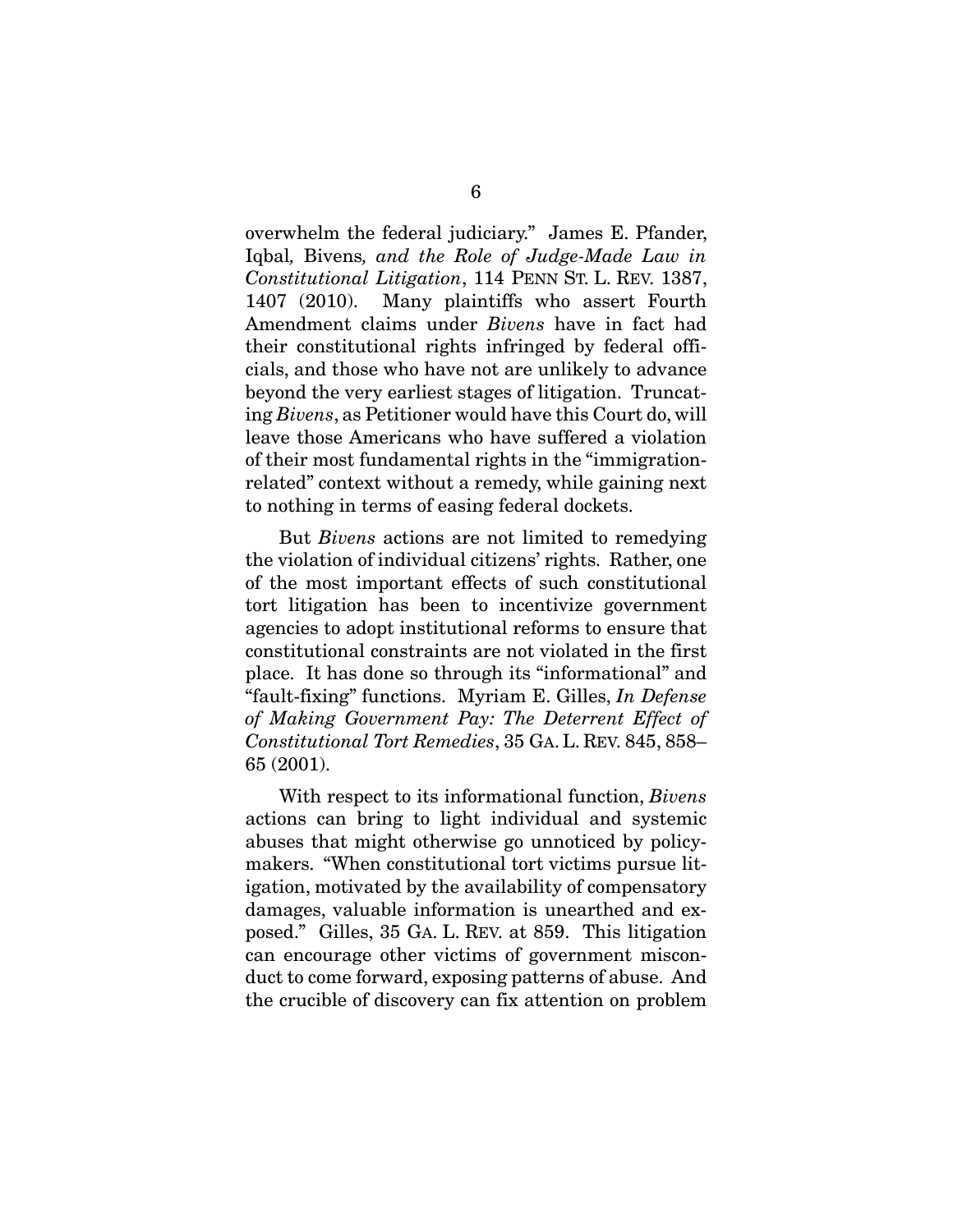actors and institutional deficiencies within law enforcement agencies.

Studies confirm that constitutional tort litigation has notified "officials of misconduct allegations that did not surface through . . . other reporting systems," such as civilian complaints and use-of-force reports. Joanna C. Schwartz, *What Police Learn From Lawsuits*, 33 CARDOZO L. REV. 841, 845 (2012) (noting that "lawsuits have filled critical gaps in police department internal reporting systems"). For example, the Los Angeles Sheriff's Department's periodic review of suits brought against its officers revealed "clusters of improper vehicle pursuits, illegal searches, and warrantless home entries" for which no civilian complaint existed, and which "did not appear in officers' use-offorce reports." *Id.* Once the Department's auditor identified the trend, he was able to recommend policy changes to prevent additional violations going forward. *Id.* at 854.

In fact, a growing number of law enforcement agencies have begun to "mine lawsuits for data about misconduct allegations and the details of those allegations." Schwartz, 33 CARDOZO L. REV. at 846–47. The results of these efforts have often surprised policymakers and driven targeted reforms. *See*, *e.g.*, *id.* at 853–54 (Director of Los Angeles Sheriff's Department's risk management bureau: "There's times when [we] think[] it's a single incident" and "couldn't see [a] problem but by having it centralized in our operation we were able to say 'we're seeing a pattern here, a problem across all the units.'"). That sort of mining helped Portland's tort review board identify a spike in excessive force claims involving blows to the head. *Id.*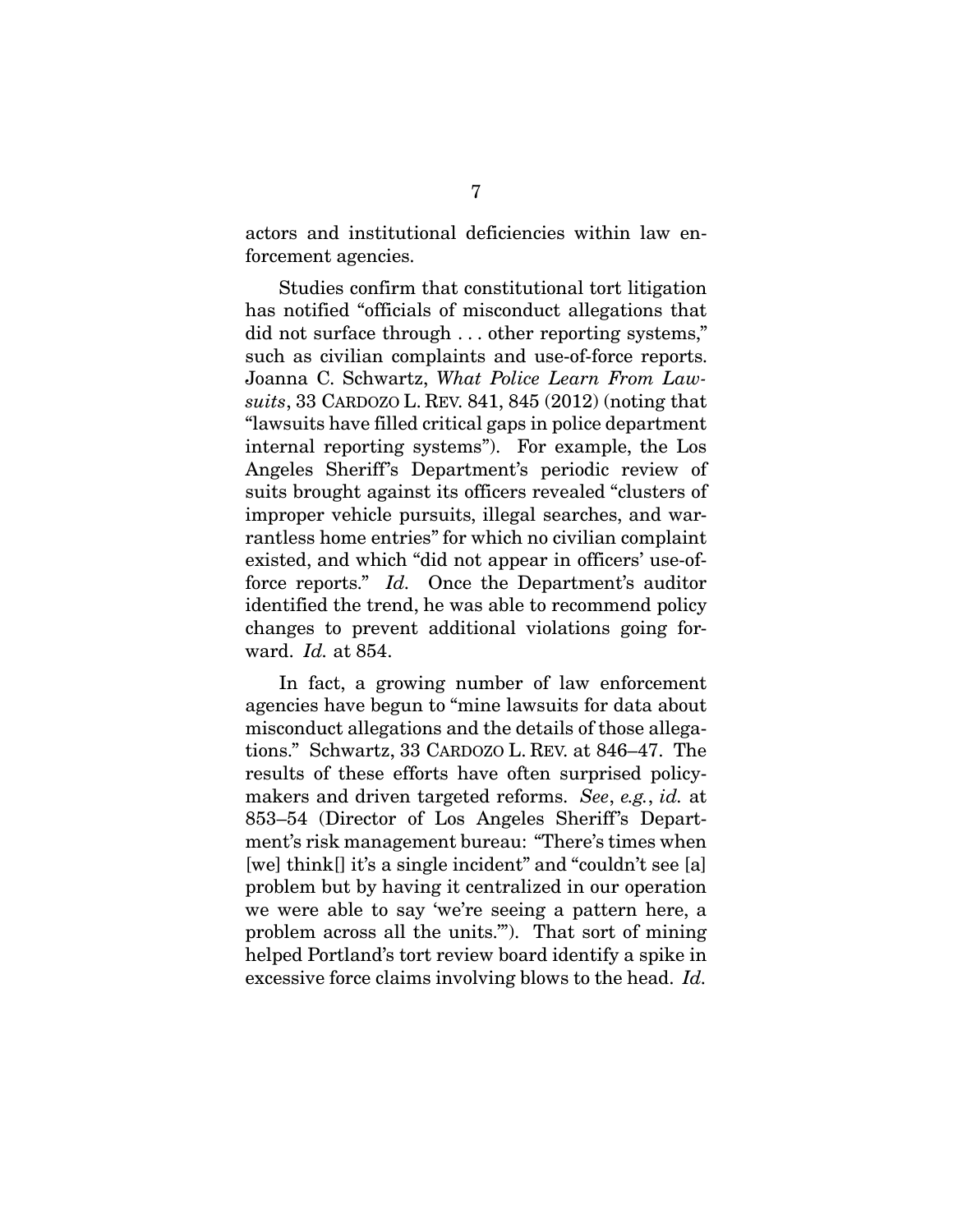at 854. After further review "revealed that the allegations were primarily made regarding officers on the night shift at one Portland police station," the board implemented "retraining and closer supervision," after which "allegations of head strikes in that station declined." *Id.*

*Bivens* actions can also provide critical information to the public. "Even when a civilian complaint or use-of-force report is filed," studies have shown that "the litigation process can unearth details that did not surface during the internal investigation." Schwartz, 33 CARDOZO L. REV. at 845. For example, litigation revealed serious flaws in an internal investigation conducted after James Chasse died of blunt-force trauma following a use-of-force incident involving two Portland police officers. *Id.* at 873. In particular, discovery revealed that the police department's internal affairs personnel had failed to interview all of the officers on the scene or the nurses who observed Chasse at the jail shortly thereafter, "and did little to investigate allegations that officers had been laughing and joking at the scene." *Id.* (internal quotation marks omitted). Most glaringly, the investigation made no attempt to improve the audio quality of a critical recording made the night of the incident in which the officers described and reenacted their confrontation with Chasse. *Id.* During litigation, plaintiff's counsel improved the audio, "at which point it became clear that the officer said he 'tackled' Chasse, contradicting his [subsequent] statement to internal affairs." *Id.*

With respect to its "fault-fixing" function, *Bivens*  actions can encourage policymakers to proactively protect constitutional rights in two ways. First, "the damages a plaintiff recovers contribute[] significantly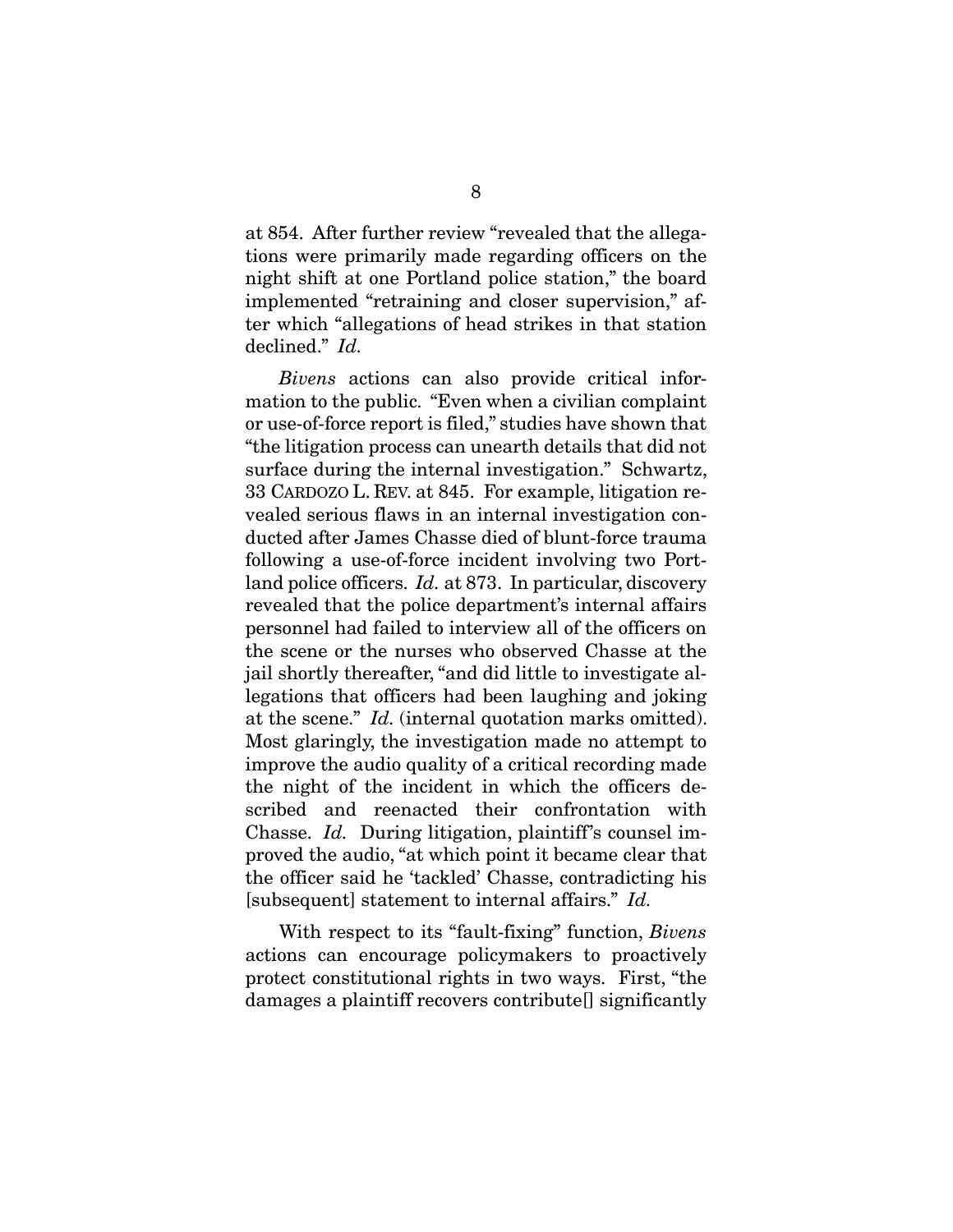to the deterrence of civil rights violations in the future" by forcing government actors to internalize the costs of misconduct. *City of Riverside v. Rivera*, 477 U.S. 561, 575 (1986). Federal agencies like CBP naturally wish "to minimize the amount of their budget that is lost to paying damages," and *Bivens* actions "give[] [these agencies] a greater incentive to monitor, supervise, and control the acts of their employees" to ensure that they are hewing to constitutional strictures. Catherine Fisk & Erwin Chemerinsky, *Civil Rights Without Remedies: Vicarious Liability Under Title VII, Section 1983, and Title IX*, 7 WM. & MARY BILL RTS. J. 755, 796 (1999); *see also* John C. Jeffries, Jr., *The Liability Rule For Constitutional Torts*, 99 VA. L. REV. 207, 240 (2013) ("[D]amages for constitutional violations . . . heighten the disincentives for governments to engage in conduct that might result in constitutional violations.").

Second, *Bivens* actions (and the information they uncover) "can trigger bad publicity" that puts pressure on policymakers to prevent constitutional violations. Margo Schlanger, *Inmate Litigation*, 116 HARV.L. REV. 1555, 1681 (2003). Indeed, "even for an agency that doesn't care about payouts (perhaps because those payouts come from some general fund rather than the agency's own budget), media coverage of abuses or administrative failures can trigger embarrassing political inquiry and even firings, resignations, or election losses." *Id.*; *see also* Joanna C. Schwartz, *How Governments Pay: Lawsuits, Budgets, and Police Reform*, 63 UCLA L. REV. 1144, 1151 (2016) (noting that *Bivens* actions can put critical "nonfinancial pressures" on policymakers "by generating publicity about allega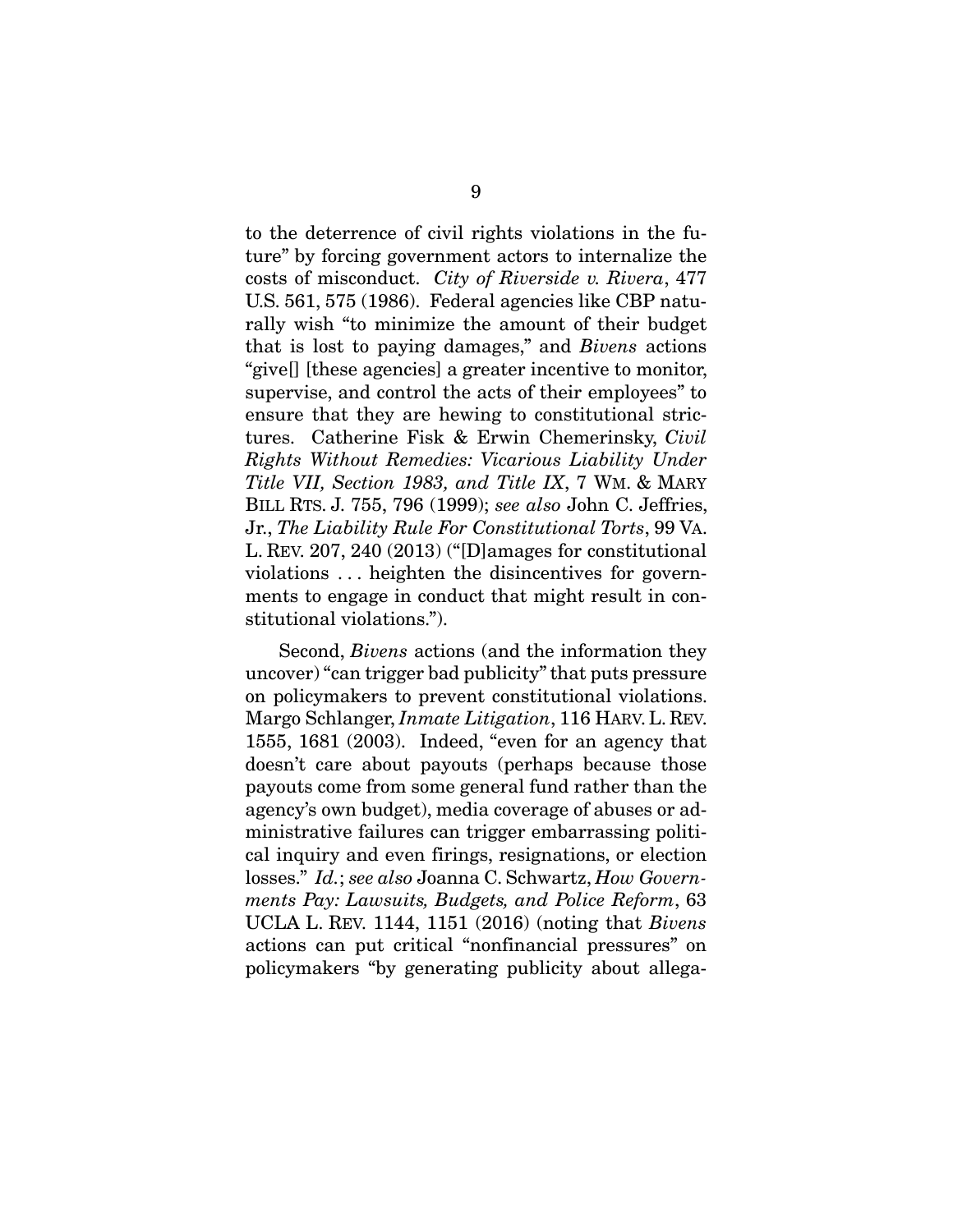tions of misconduct and by revealing previously unknown information about the details of that misconduct").

The fault-fixing function played by constitutional torts like *Bivens* has been on heightened display in recent years. Responding to nearly half-a-billion dollars in payouts for police misconduct, the City of Chicago has been "working to break that expensive pattern and concentrating on implementing police reforms" by "look[ing] at the deep seated issues within the department to start rooting out those problems." Cheryl Corley, *Police Settlements: How the Cost of Misconduct Impacts Cities and Taxpayers*, NPR (Sept. 19, 2020), https://tinyurl.com/2enbq5dl. And faced with increasing costs under municipal liability policies, "city insurers have demonstrated surprising success in 'policing the police,' eliminating risky protocols, ousting police chiefs and even closing problematic departments altogether." Kit Ramgopal & Brenda Breslauer, *The Hidden Hand That Uses Money to Reform Troubled Police Departments*, NBC NEWS (July 19, 2020), https://tinyurl.com/39scutxe; *see also* Rachel B. Doyle, *How Insurance Companies Can Force Bad Cops Off the Job*, THE ATLANTIC (June 10, 2017), https://tinyurl.com/10b93ra7 (describing how "liability insurers can put a private-sector spin on reform, by demanding structural changes in the police departments that they cover"); Martin Kaste, *When It Comes to Police Reform, Insurance Companies May Play a Role*, NPR (Apr. 1, 2016), https://tinyurl.com/szz6qgri (reviewing how insurers have encouraged reforms in police departments, including by distributing pamphlets on how to perform a strip search, meeting with police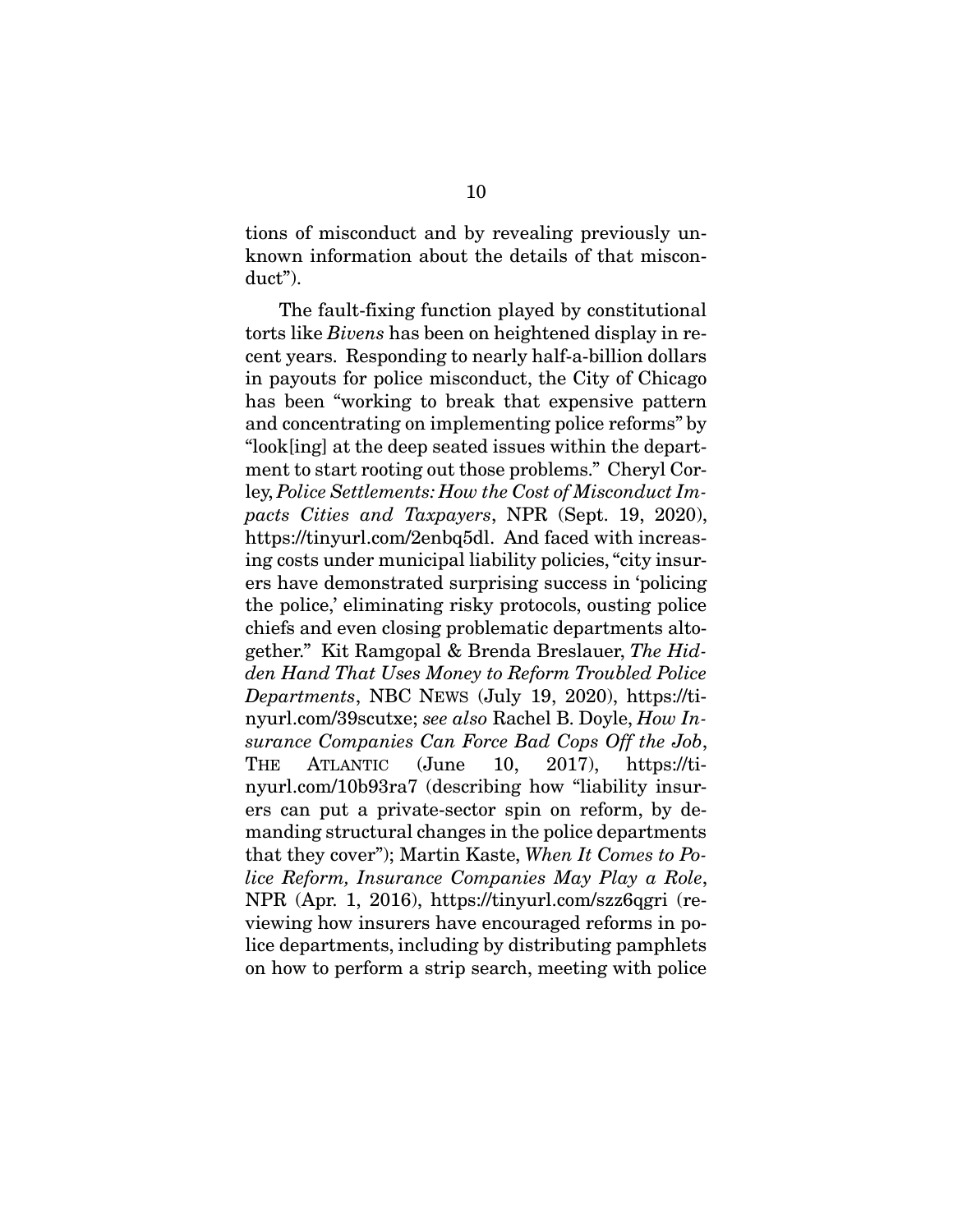chiefs following use-of-force incidents, and paying for special training for police departments).

The individual and systemic benefits engendered by *Bivens* have come at a surprisingly low cost. *Bivens*  cases make up an exceedingly small fraction of federal courts' dockets. "As a percentage of total civil filings involving federal questions, *Bivens* suits filed between 2001 and 2003 ranged anywhere from 0.7% to 2.5% of the work of" surveyed district courts, "and 1.2% of the total federal question filings." Reinert, 62 STAN. L. REV. at 835. Expanding the pool to include all civil actions filed in federal court, *Bivens* actions comprise less than 0.17 percent of cases. *Id.* at 837 (finding 243 *Bivens* filings out of 143,092 total civil filings in the districts surveyed). And, as noted above, many of these cases are quickly disposed of through preliminary screening.

Unlike "one size fits all" mechanisms for policing government misconduct, *Bivens* leaves policymakers free to adopt the reforms that they deem best suited to the context in which they operate. *See* Richard H. Fallon, Jr. & Daniel J. Meltzer, *New Law, Non-Retroactivity, and Constitutional Remedies*, 104 HARV. L. REV. 1731, 1788 (1991) ("[A] damages award does not require discontinuation of such practices, [but] it exerts significant pressure on government and its officials to respect constitutional bounds."). This not only facilitates institutional buy-in within government agencies, but also encourages experimentation and adaptation.

Put simply, *Bivens* has proven to serve critical functions in not only righting individual wrongs, but incentivizing systemic reforms to the benefit of both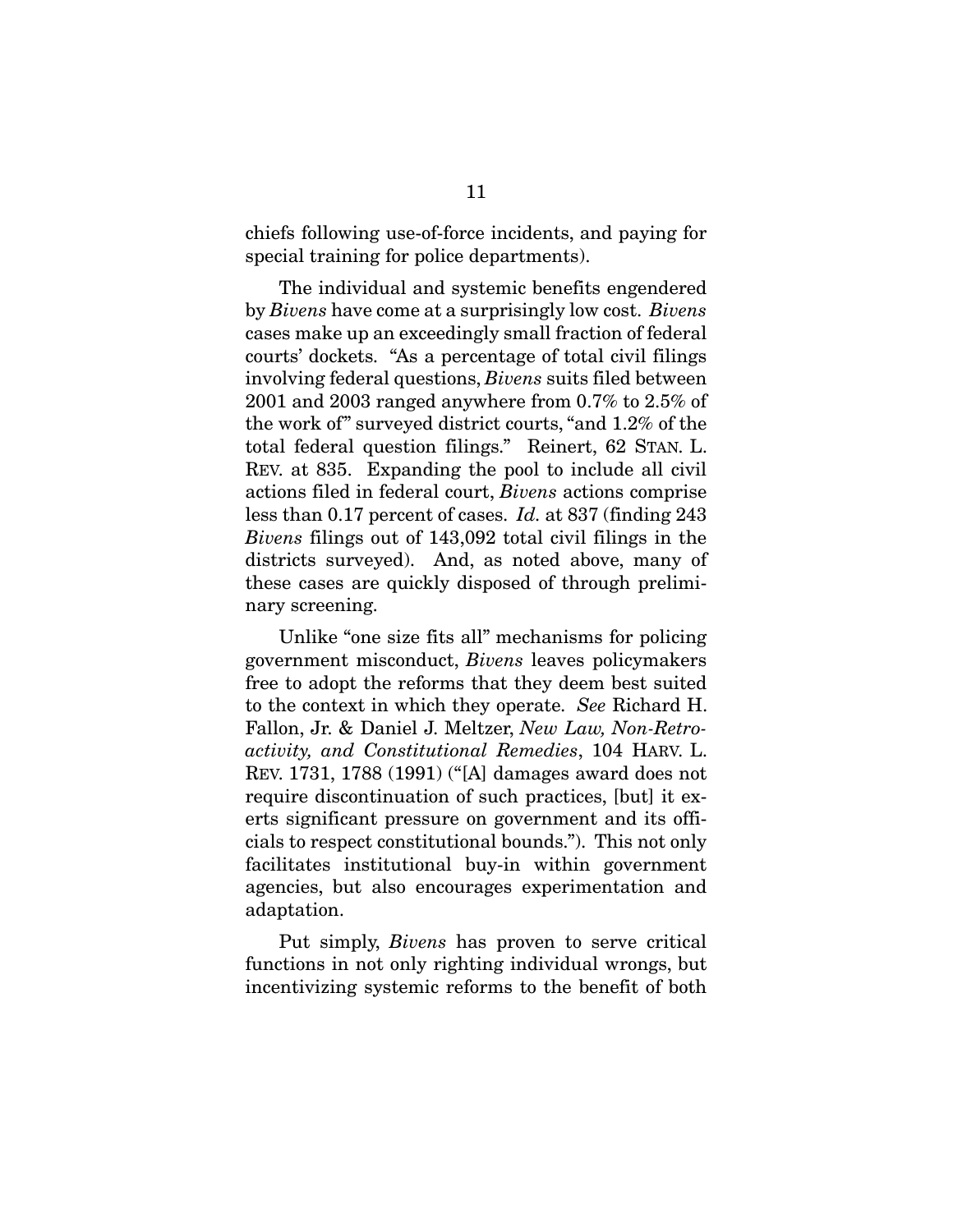law enforcement and those they are tasked with protecting and serving. This Court should not deprive individual plaintiffs of a remedy or remove those incentives merely because a federal officer is purportedly engaged in "immigration-related" functions.

#### **II.** *BIVENS* **IS AN ESPECIALLY IMPORTANT TOOL AT THIS MOMENT.**

It is no secret that the relationship between law enforcement agencies of all stripes and the communities they police has become strained in recent years. Unchecked abuses, as well as high-profile incidents involving the excessive use of force (especially against members of marginalized communities), have caused public trust in law enforcement generally—and CBP officers in particular—to plummet. This distrust harms not only law enforcement personnel, who find it increasingly difficult to safely and effectively do their jobs, but also the public, who depend on transparent and accountable law enforcement to keep their communities safe. In this environment, it is more important than ever that individuals have a neutral forum in which their complaints involving official misconduct can be heard and redressed.

As to CBP officers specifically, recent data has revealed a troubling lack of accountability when it comes to constitutional abuses. *Compare No Action Taken: Lack of CBP Accountability in Responding to Complaints of Abuse* 1, American Immigration Council (May 2014), https://tinyurl.com/2p9ycp28 (data shows a "lack of accountability and transparency which afflicts the U.S. Border Patrol and its parent agency, U.S. Customs and Border Protection" for complaints including "physical, sexual, and verbal abuse,"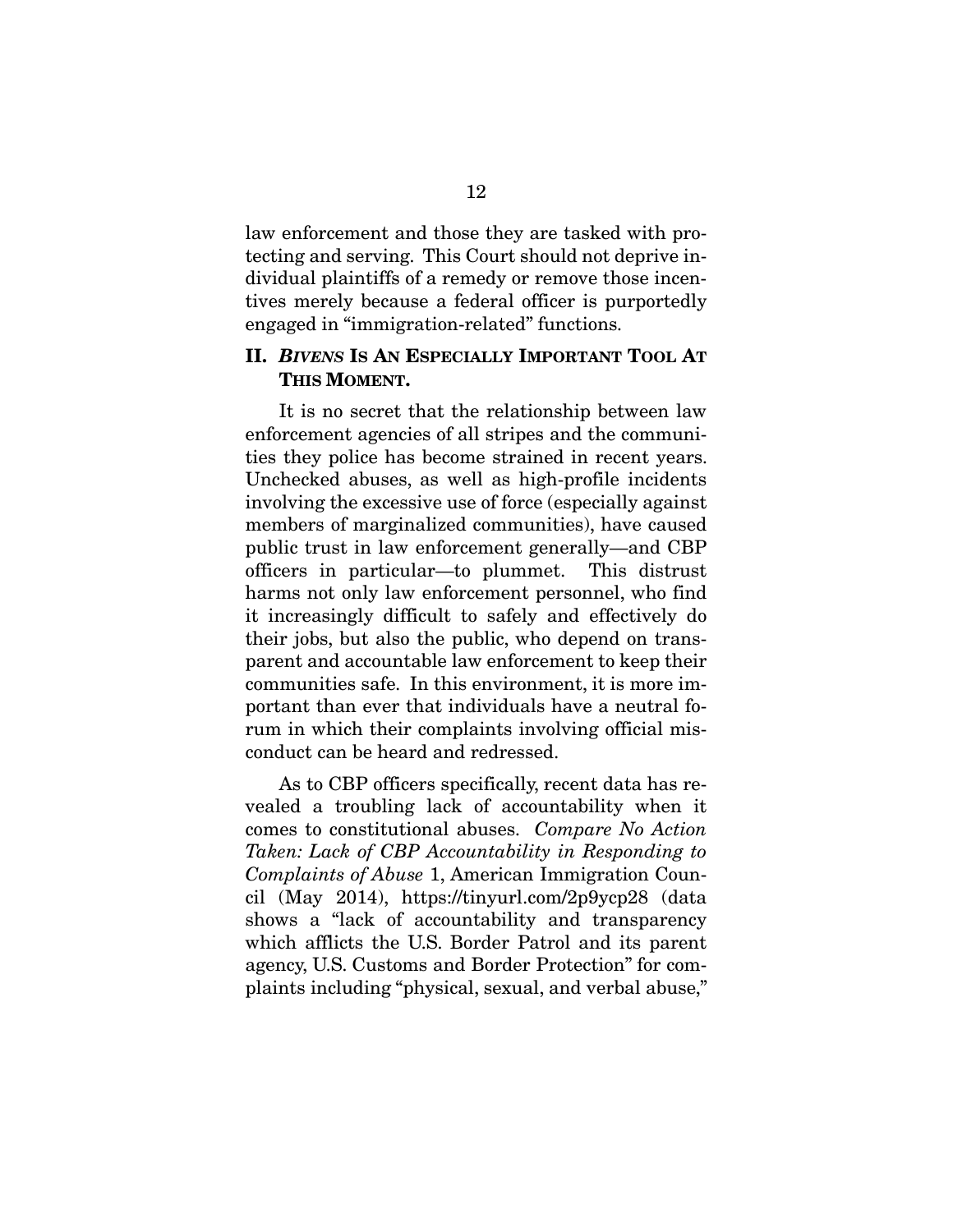including that, "among those cases in which a formal decision" on a complaint "was issued, *97 percent* resulted in 'No Action Taken'" (emphasis added)), *with Still No Action Taken: Complaints Against Border Patrol Agents Continue to Go Unanswered* 1, American Immigration Council (August 2017), https://tinyurl.com/yw6hc8u4 (allegations of excessive force "occur with regularity, but they rarely result in any serious disciplinary action").

Unsurprisingly, these abuses have led to "a general lack of trust in the Border Patrol agency" among Americans, "which includes: lack of trust that Border Patrol officials will protect the rights and civil liberties of all people; lack of trust that Border Patrol officials will keep border residents safe; and lack of trust that Border Patrol officials who abuse their authority will be held accountable for their abuses." *Public Opinion About the Border, at the Border* 2–4, US Immigration Policy Center (Nov. 6, 2019), https://tinyurl.com/3hy2dtt7 (detailing results of scientific polling of thousands of voters across four southwestern border states).

As to law enforcement more broadly, decades of "[s]tudies have shown that police officers use force against racial minorities at disproportionately high rates, and there is reason to believe much of this force is unjustified." Elias R. Feldman, *Strict Tort Liability for Police Misconduct*, 53 COLUM. J. L. & SOC. PROBS. 89, 90 & n.5, 98–106 (2019). Indeed, "[m]assive racial disparities exist in rates of police traffic stops, stop and frisks, citations, and narcotic search warrants." Brandon Hasbrouck, *Abolishing Racist Policing With the Thirteenth Amendment*, 67 UCLA L. REV. 1108, 1115–16 (2020).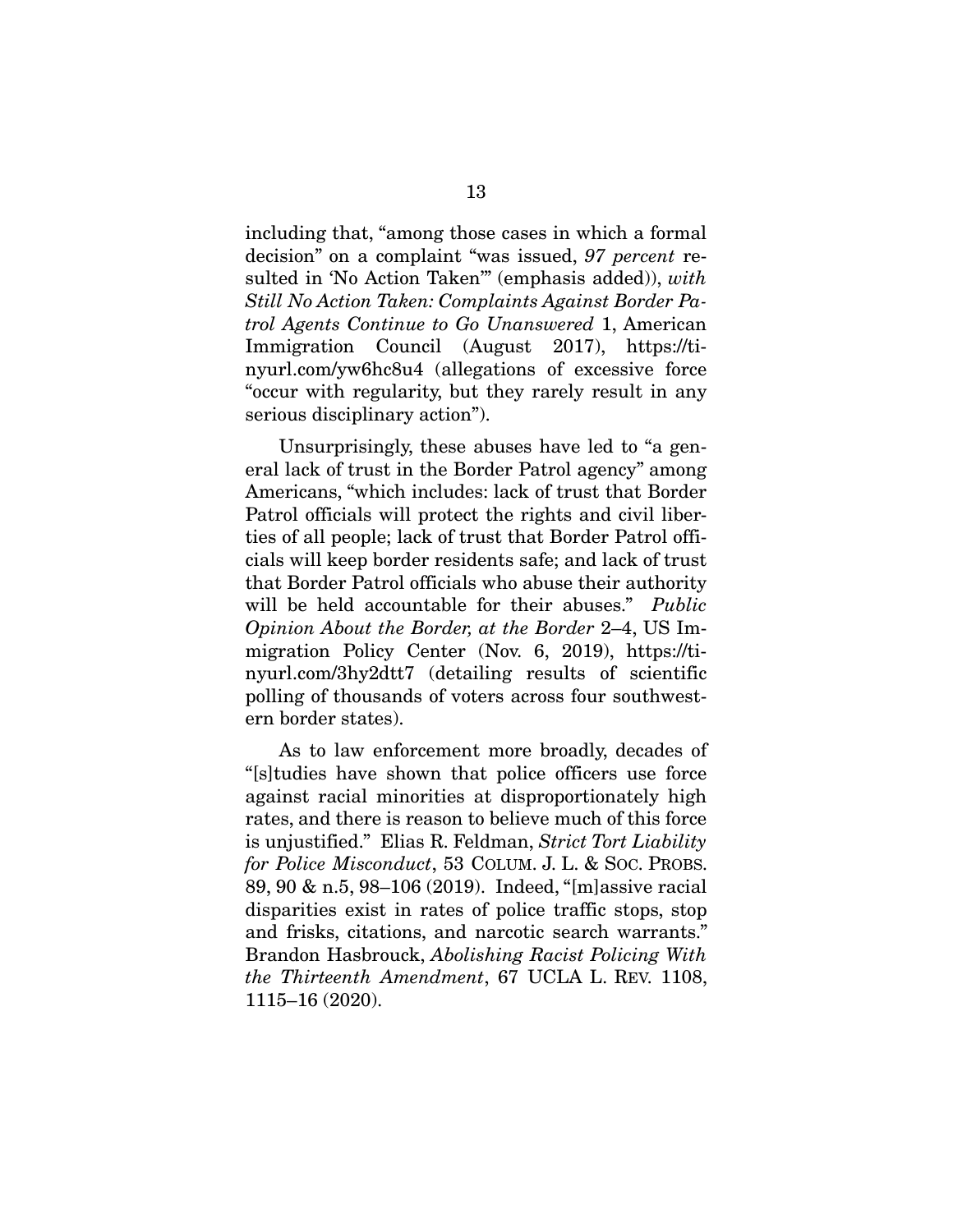For example, police "[o]fficers are almost *three times* more likely to search Black and Latinx drivers than White drivers," even while "data show[s] that officers are *more* likely to find weapons and contraband on White people." *New Era of Public Safety: An Advocacy Toolkit for Fair, Safe, and Effective Community Policing* 14, 41, The Leadership Conference on Civil and Human Rights (2019), https://tinyurl.com/4ja3baax (emphasis added). Likewise, "Black people are three times more likely to be killed by officers than White people." *Id.* at 14; *see also id.* at 44 (noting that police are also "more likely to use force, including lethal force, against Black, Latinx, Indigenous, and Asian people than against White people"). In fact, "between 2010 and 2012, Black men aged 15–19 were *21* times more likely to be killed by officers than their White male counterparts." *Id.* at 14 (emphasis added). Moreover, Black people "are killed by police at a rate nearly ten percentage points higher than the rate at which they commit violent crimes" and they are killed "even more disproportionately among victims who are unarmed, as well as among victims killed during generally innocuous types of police interactions, such as traffic or pedestrian stops." Feldman, 53 COLUM. J. L. & SOC. PROBS. at 99–100 & n.40.

These abuses have led to widespread distrust of law enforcement. One poll conducted in 2020 found that "only 19 percent of Black adults" reported that "they were confident in the police." Aimee Ortiz, *Confidence in Police Is at Record Low, Gallup Survey Finds*, NY TIMES (Aug. 12, 2020), https://tinyurl.com/dh00vlnt. And while this distrust is most pronounced among minorities, the downward trend in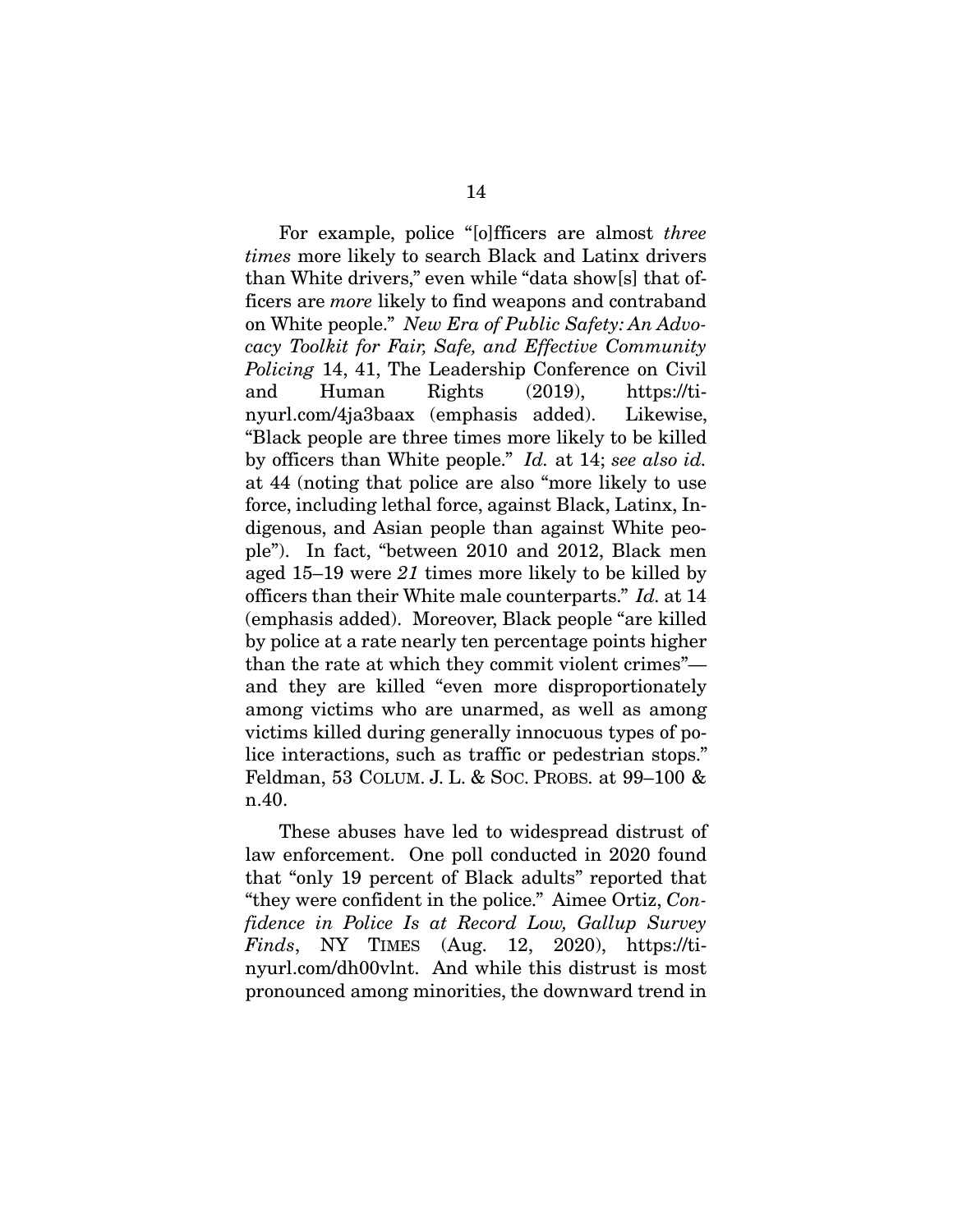2020 was consistent across demographics. In fact, by the summer of 2020, "confidence in the police had fallen . . . to 48 percent," marking "the 'first time in the 27-year trend that this reading [wa]s below the majority.'" *Id.* While trust in law enforcement rebounded somewhat in 2021—to 51 percent—"the latest threepoint uptick is not statistically significant, the measure remains shy of its 2019 level[,]" and trust is well below levels seen in the 1990s and 2000s. Megan Brenan, *Americans' Confidence in Major U.S. Institutions Dips*, GALLUP (July 14, 2021), https://tinyurl.com/27pxd8j9.

The low trust in law enforcement has profound consequences for government officials and the public alike. It is widely acknowledged that "community trust in the police is an important contributor to effective crime control." Jocelyn Fontaine et al., *Mistrust and Ambivalence Between Residents and the Police: Evidence From Four Chicago Neighborhoods* 1, URBAN INSTITUTE (Aug. 2017), https://tinyurl.com/1xpfnii9; *see also New Era of Public Safety: A Guide to Fair, Safe, and Effective Community Policing* 10, The Leadership Conference on Civil and Human Rights (2019), https://tinyurl.com/5dbqrewp ("[W]hen communities and police departments trust each other and interact positively, public safety improves because people are more likely to cooperate with police to address problems."). In particular, as the Department of Justice has recognized, "[p]olice officials rely on the cooperation of community members to provide information about crime in their neighborhoods, and to work with the police to devise solutions to crime and disorder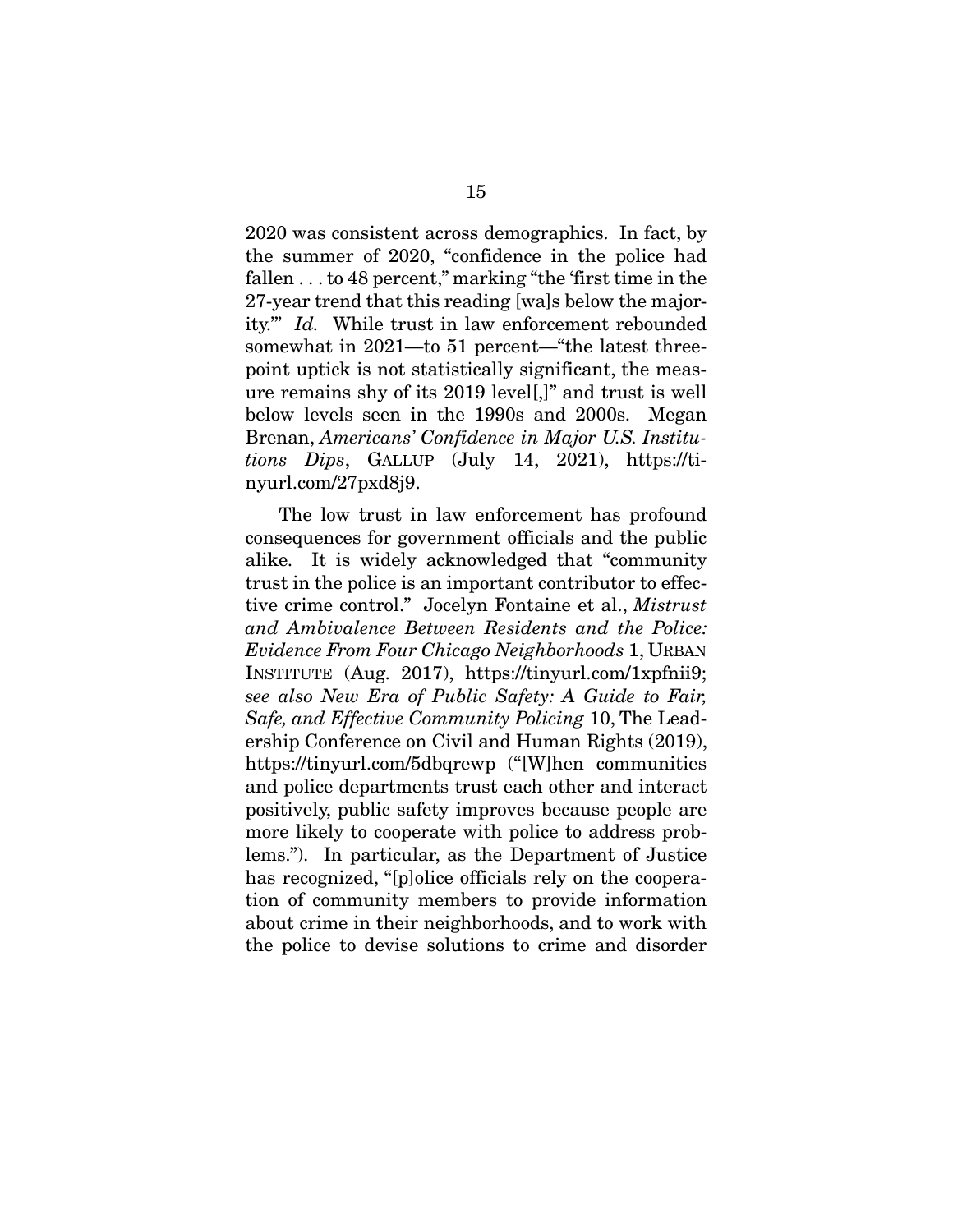### problems." *Importance of Police-Community Relationships and Resources for Further Reading* 1, Department of Justice, https://tinyurl.com/1rg21btx.

As community trust erodes, however, citizens become increasingly reluctant to cooperate with law enforcement. As one recent study found, "[c]rime victims' perceptions that they will be treated unfairly or not taken seriously by the police reduce the probability of them reporting offenses to law enforcement by 11 percent." J. Gabriel Ware, *Crime Victims Don't Report if They Don't Trust Cops: Study*, THE CRIME RE-PORT (Dec. 13, 2018), https://tinyurl.com/yq3clz8m. And a case study of crime reporting in the wake of a particularly brutal beating of a Black man by police in Milwaukee "found that after news of [the] beating broke . . . there was a nearly 20% drop in 911 calls reporting crimes to the Milwaukee police, driven by a much steeper decline in calls reporting violent crimes from the city's black community." *In Pursuit of Peace: Building Police-Community Trust to Break the Cycle of Violence* 37, Giffords Law Center (Jan. 2020), https://tinyurl.com/7yhf42y6. "In total, researchers estimated that Milwaukee's residents placed at least 22,000 fewer 911 calls reporting crimes to the police in the year after they learned about the beating," with the "majority of these 22,000 'missing' 911 calls . . . from neighborhoods where at least 65% of the population was black." *Id.*

*Bivens* is critical to preventing further erosion of the public's trust in American law enforcement institutions generally and in CBP specifically. The informational function such actions serve can help to cure misperceptions about law enforcement misconduct by providing a neutral, public forum in which allegations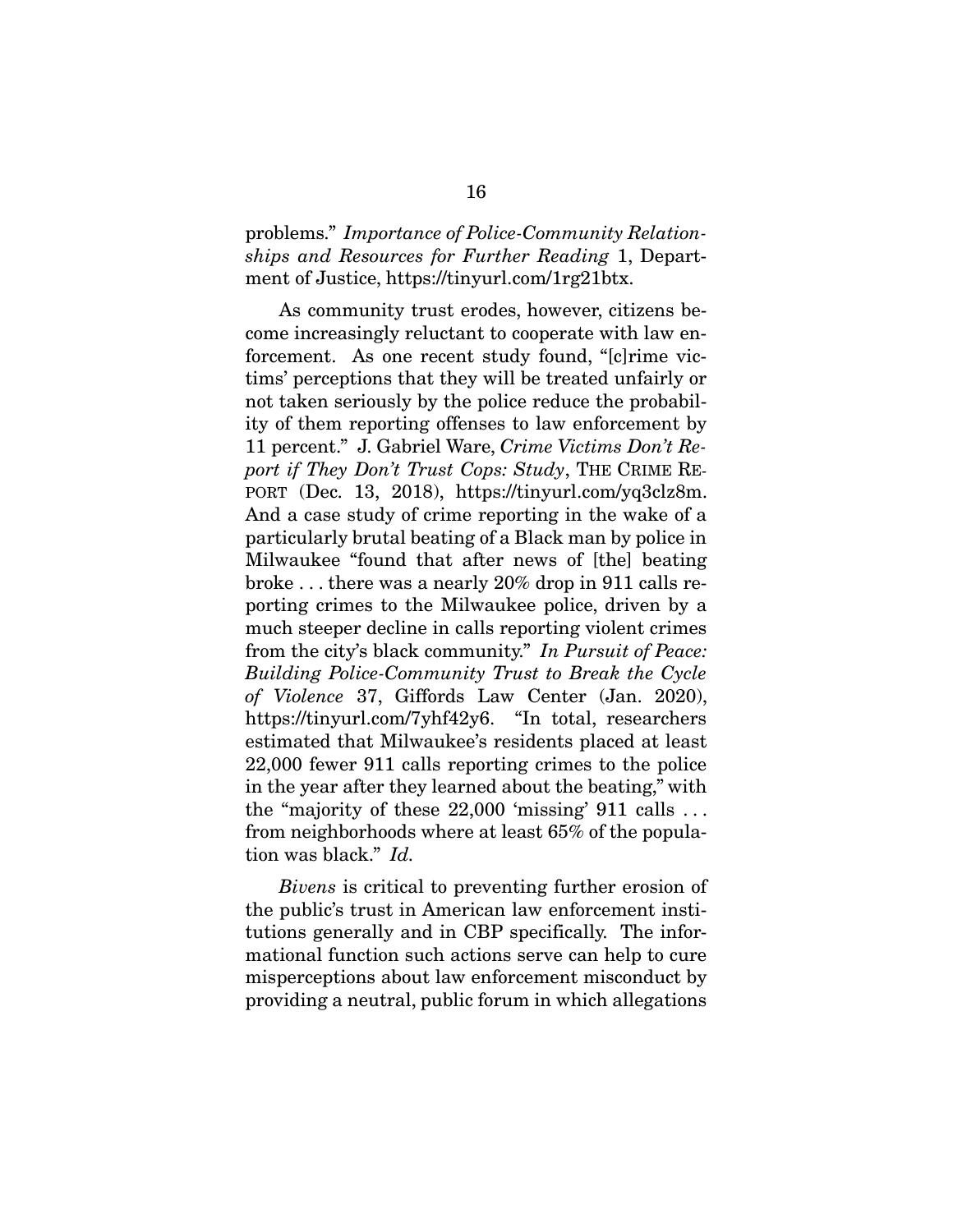of abuse can be heard and their merits decided. *See Public Trust and Law Enforcement—A Discussion for Policymakers* 8, Congressional Research Service (July 13, 2020), https://tinyurl.com/3rm3mfpy ("It may be that the lack of reliable data on how often police use force and who is the subject of the use of force fuels the public's mistrust of the police."). And even when those actions uncover gross abuses, *Bivens* will provide redress to victims, signal that wrongdoers will be held to account, and encourage reforms. *See* Melissa Mortazavi, *Tort as Democracy: Lessons from the Food Wars*, 57 ARIZ. L. REV. 929, 975 (2015) ("Tort is an important procedural mechanism for deliberative democratic accountability and governmental legitimacy as well as a catalyst for institutional reform."). The role that *Bivens* can play at this critical juncture cannot be overstated. *See New Era of Public Safety: A Guide to Fair, Safe, and Effective Community Policing* at 190 (noting that accountability "sends a message to communities that unjust and unconstitutional conduct is not tolerated and will receive swift discipline[,] builds public trust[,] and, in turn, strengthens the legitimacy of police departments and the criminal justice system at large").

Neutering *Bivens*, on the other hand, will only make matters worse. Denied their day in court, those who feel aggrieved by government misconduct will increasingly take to the streets to make their voices heard. And the law enforcement members who act with integrity to protect the communities they serve will be less able to distinguish themselves from bad actors and thus find themselves under a growing cloud of suspicion.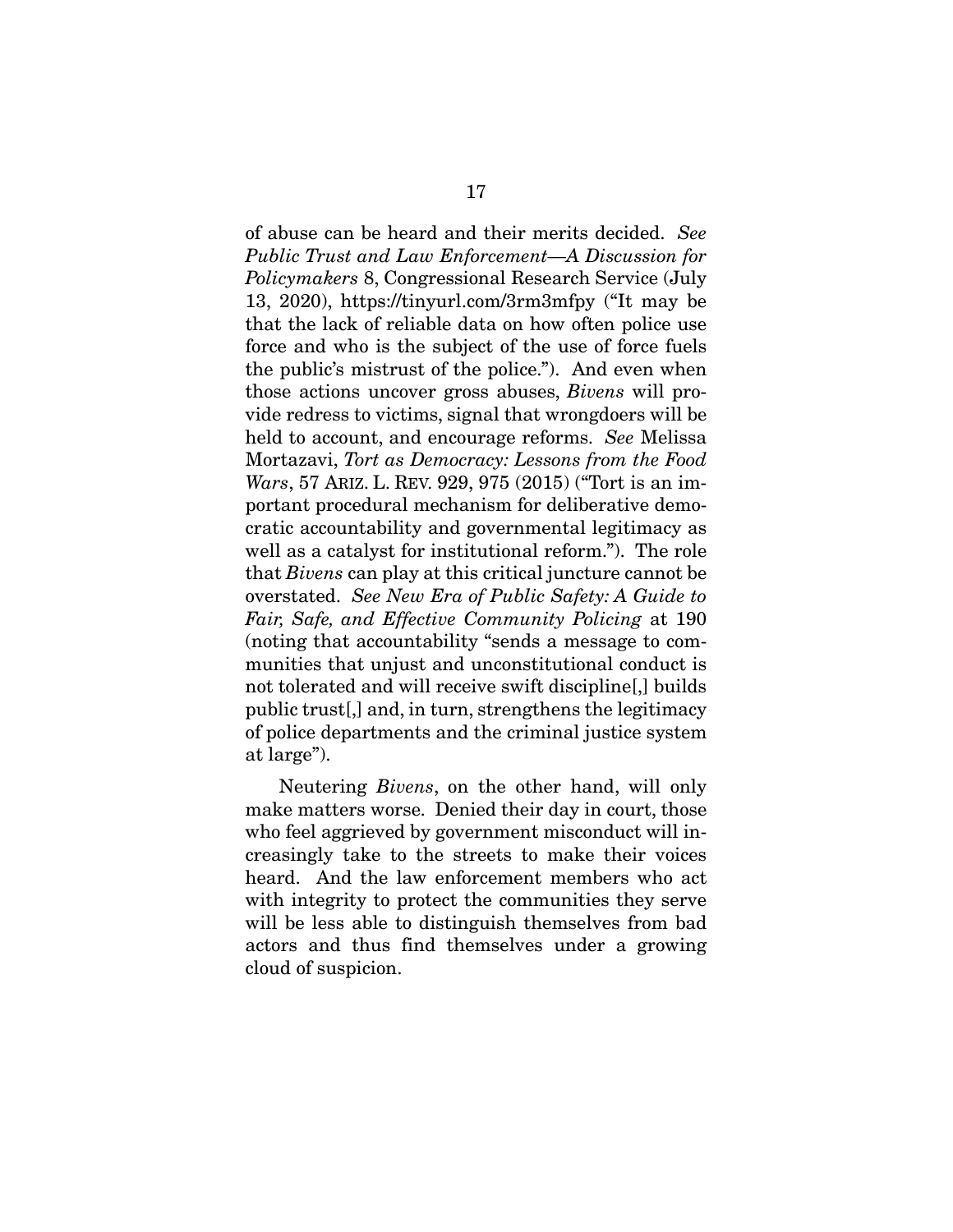There is no discernible reason to invite such a response. For nearly half a century, *Bivens* has proven not only workable, but effective in policing constitutional bounds on government conduct. Refusing to apply it now, in the "immigration-related" context, would disserve the public, federal law enforcement, and the settled law of the land.

#### **III.** *BIVENS* **DOES NOT POSE AN UNDUE THREAT TO FEDERAL LAW ENFORCEMENT.**

This Court's decisions refusing to extend *Bivens*  have expressed an understandable concern that the risk of personal liability might hamper federal officers in the discharge of their duties. *See*, *e.g.*, *Abbasi*, 137 S. Ct. at 1861 ("The risk of personal damages liability is more likely to cause an official to second-guess difficult but necessary decisions[.]"); *Hernandez v. Mesa*, 140 S. Ct. 735, 747 (2020) ("[T]he risk of undermining border security provides reason to hesitate before extending *Bivens* into this field."); *cf.* Br. of National ICE Council as *Amicus Curiae* 12 ("[A]gents of the Border Patrol and ICE will now undertake their daily duties with the knowledge that one wrong action could lead to years of financially ruinous litigation[.]"). But this concern is overstated and pales in comparison to the benefits *Bivens* provides.

There is no evidence to support the assumption that the possibility of *Bivens* liability plays a role in federal law enforcement officers' day-to-day work. This is unsurprising, as these officers tend to enjoy broad indemnification from their federal employer. As one recent study found, "of the 171 successful cases in our dataset asserting *Bivens* claims, we found only eight in which the individual officer or an insurer was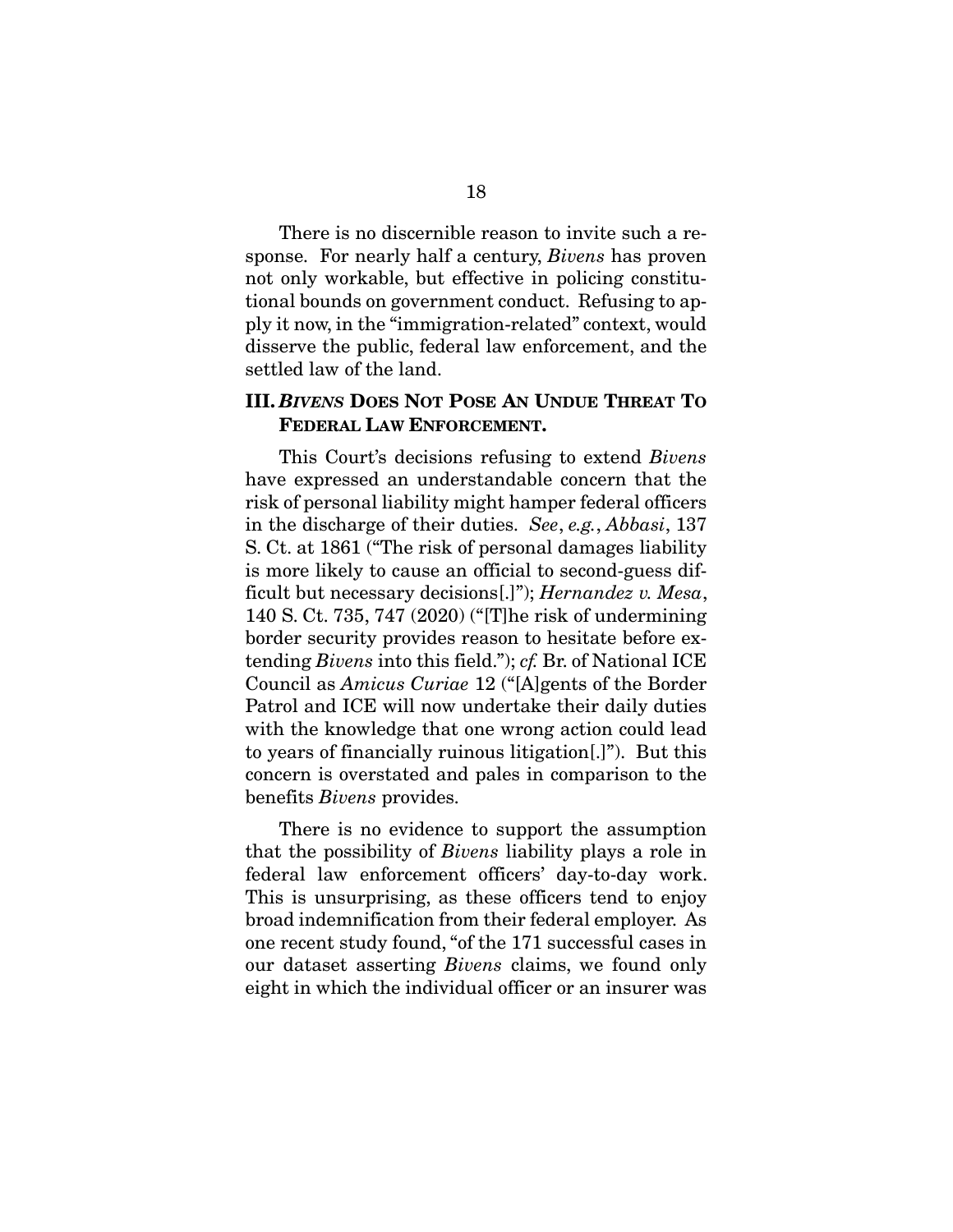required to make a compensating payment to the claimant." James E. Pfander et al., *The Myth of Personal Liability: Who Pays When* Bivens *Claims Succeed*, 72 STAN. L. REV. 561, 566 (2020). Instead, "the federal government effectively held its officers harmless in over 95% of the successful cases brought against them, and paid well over 99% of the compensation received by plaintiffs in these cases." *Id.*

And of course, there is no need to speculate as to the effect a meaningful *Bivens* remedy would have on federal law enforcement. A remedy far more robust than *Bivens* already exists against *state* officers who infringe citizens' constitutional rights. *See* 42 U.S.C. § 1983. Far from preventing these officers from faithfully discharging their duties, this remedy has, if anything, proven too indulgent of state law enforcement, with Section 1983 claimants "far[ing] poorly compared to non-civil-rights plaintiffs." Theodore Eisenberg, *Four Decades of Federal Civil Rights Litigation*, 12 J. EMPIRICAL LEGAL STUD. 4, 7 (2015) ("Pretrial judgment rates for [Section 1983] plaintiffs are lower than in other classes of cases, pretrial dismissal rates are higher than for other class[es] of cases and have plaintiff trial win rates of 30 percent or less, which is lower than the rates for most classes of civil litigation.").

Denying a cause of action against a federal officer under *Bivens* where a cause of action would indisputably exist against a state officer "stand[s] the constitutional design on its head" by erecting "a system in which the Bill of Rights monitors more closely the conduct of state officials than it does that of federal officials." *Butz v. Economou*, 438 U.S. 478, 504 (1978). After all, "as every schoolboy knows, the Framers 'designed' the Bill of Rights not against 'state power,' but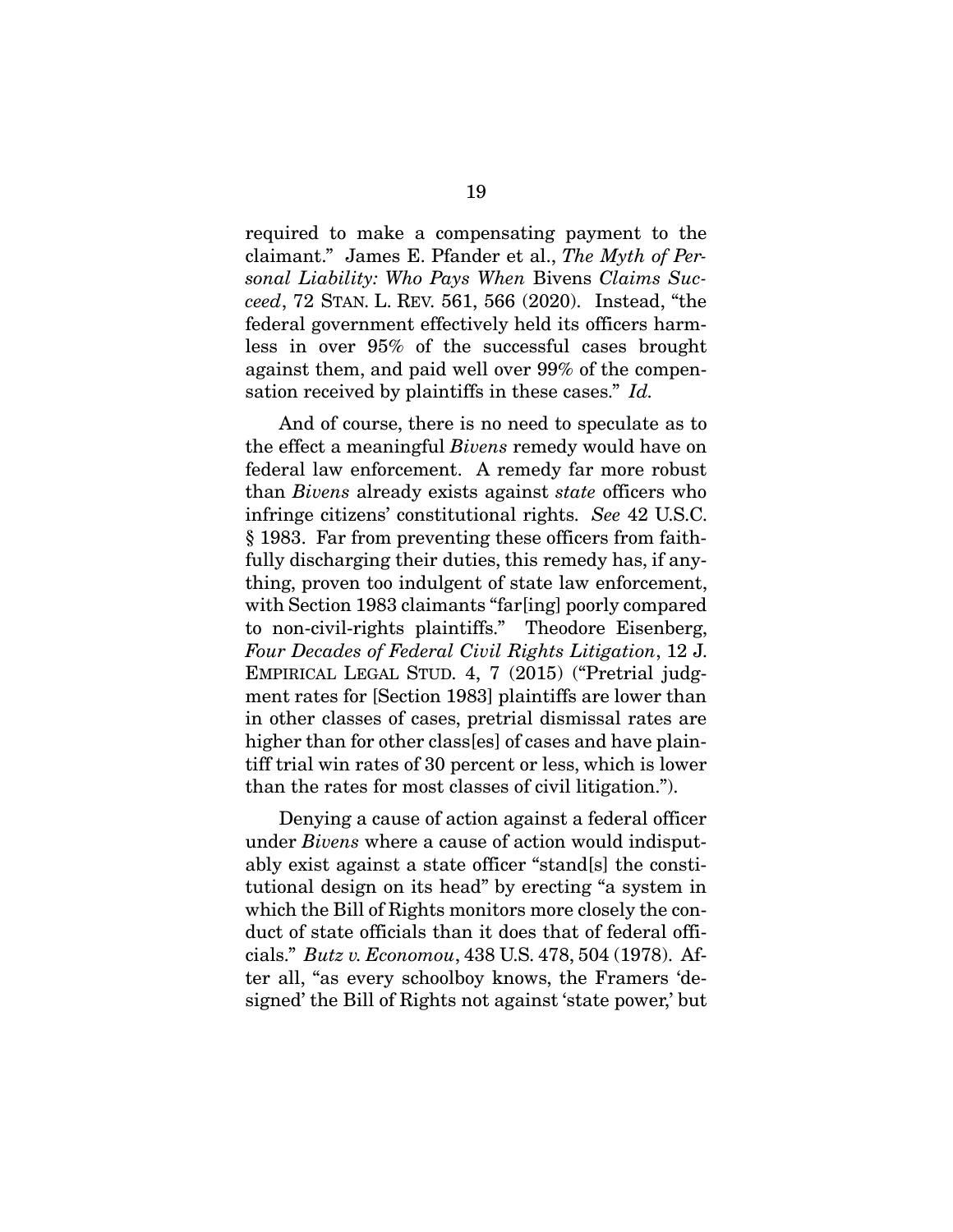against the power of the Federal Government." *Williams v. Florida*, 399 U.S. 78, 145 (1970) (Stewart, J., concurring in part and dissenting in part). "That Congress decided, after the passage of the Fourteenth Amendment, to enact legislation specifically requiring state officials to respond in federal court for their failures to observe the constitutional limitations on their powers is hardly a reason for excusing their federal counterparts for the identical constitutional transgressions." *Butz*, 438 U.S. at 504. This is all the more true today, when federal and state law enforcement partnerships are routine, blurring the distinction between federal and state officials. *See*, *e.g.*, U.S. Attorney's Office for the W. Dist. of Tenn., *Federal Agencies and Law Enforcement Partners* (July 1, 2021), https://tinyurl.com/kwccdv28 (listing 14 federal agencies and eight state and local law enforcement organizations with standing partnerships in the Western District of Tennessee); *see also* U.S. Customs and Border Prot., *CBP Statement on the AMO Unmanned Aircraft System in Minneapolis* (May 29, 2020), https://tinyurl.com/2p8hb3ku (U.S. Customs and Border Protection "routinely conducts operations with other federal, state, and local law enforcement entities to assist law enforcement").

No interest is served by taking such an incongruous approach to the enforcement of constitutional rights. This Court should take this opportunity to confirm parity in the protection of constitutional rights from rogue government action, whether by federal or state officers.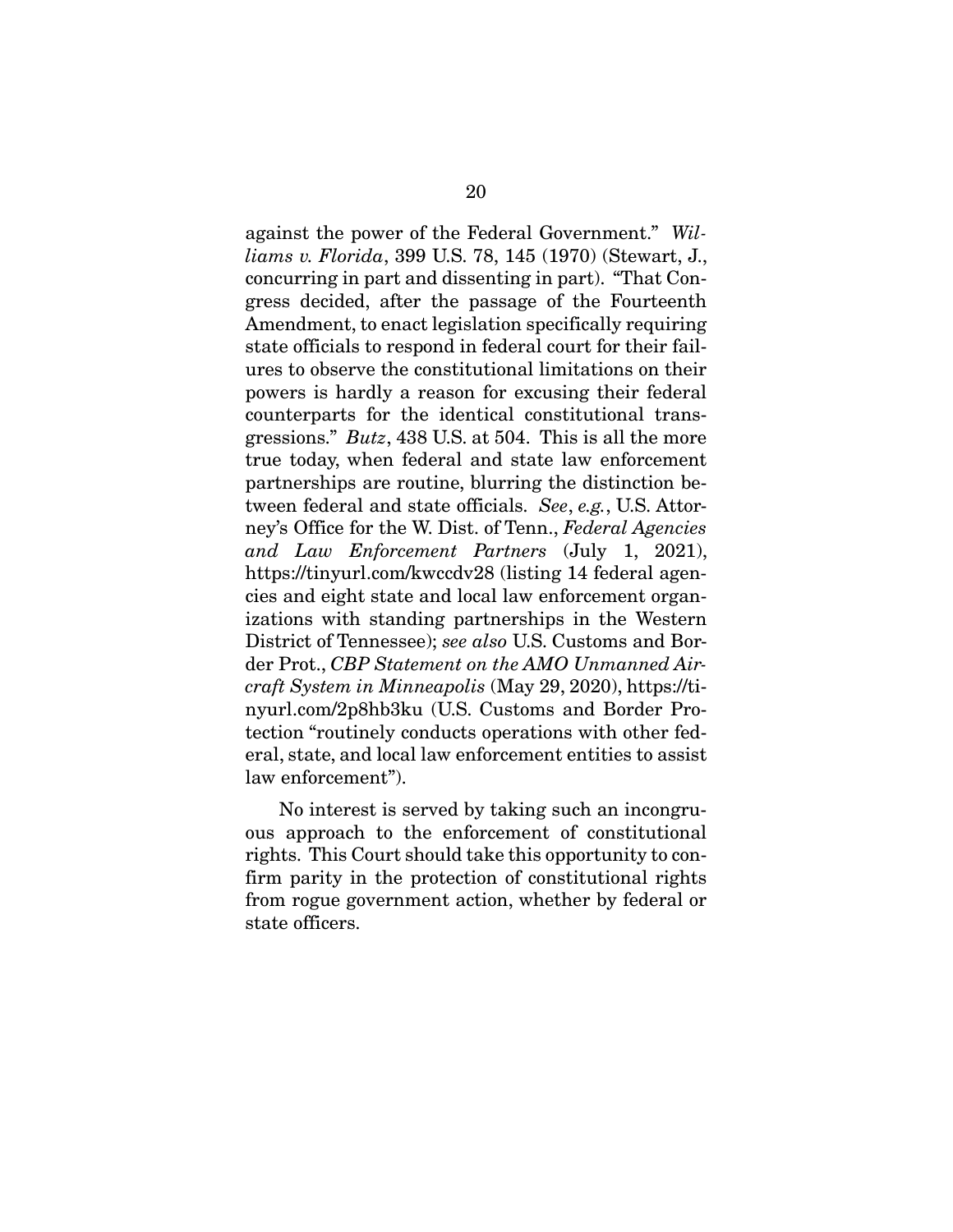### **IV. THE "IMMIGRATION-RELATED" LINE PETITIONER URGES IS A WHOLLY UNWORKABLE ONE.**

This case maps neatly onto the facts of *Bivens*: Petitioner, a federal law enforcement officer, conducted a warrantless search on an American citizen's property. Petitioner nonetheless claims that *Bivens* should not apply because he, as a CBP officer, at times performs "immigration-related" functions. Pet'r Br. I. The wholesale exemption for officers performing "immigrated-related" functions that Petitioner urges is entirely unworkable, as the facts of this case and the ever-expanding scope of CBP's mandate make plain.

There can be no doubt that CBP officers perform both "immigration-related" and general law enforcement functions. *See*, *e.g.*, 8 U.S.C. § 1357(a)(5)(A) (granting CBP officers the authority to make arrests "for any offense against the United States . . . committed in the officer's . . . presence"). Indeed, since its inception in 1924, the Border Patrol has morphed from "a handful of mounted agents patrolling desolate areas along U.S. borders" into nearly 20,000 Border Patrol agents who, in CBP's own words, wield "broad law enforcement authorit[y]." U.S. Customs & Border Prot., *Border Patrol Overview* (Aug. 24, 2021), https://tinyurl.com/2762y9uj; U.S. Customs & Border Prot., *CBP Enforcement Statistics Fiscal Year 2022*, https://tinyurl.com/5bnsrzew. Gone are "[t]he days of agents lying-in-wait for hours at a time," acting as "border guards who simply watch over an area." U.S. Customs and Border Prot., *Holding the Line in the 21st Century* 11, 26 (Nov. 25, 2014), https://tinyurl.com/28cpmn6n. In their place are "border police, responsible for the national sovereignty and the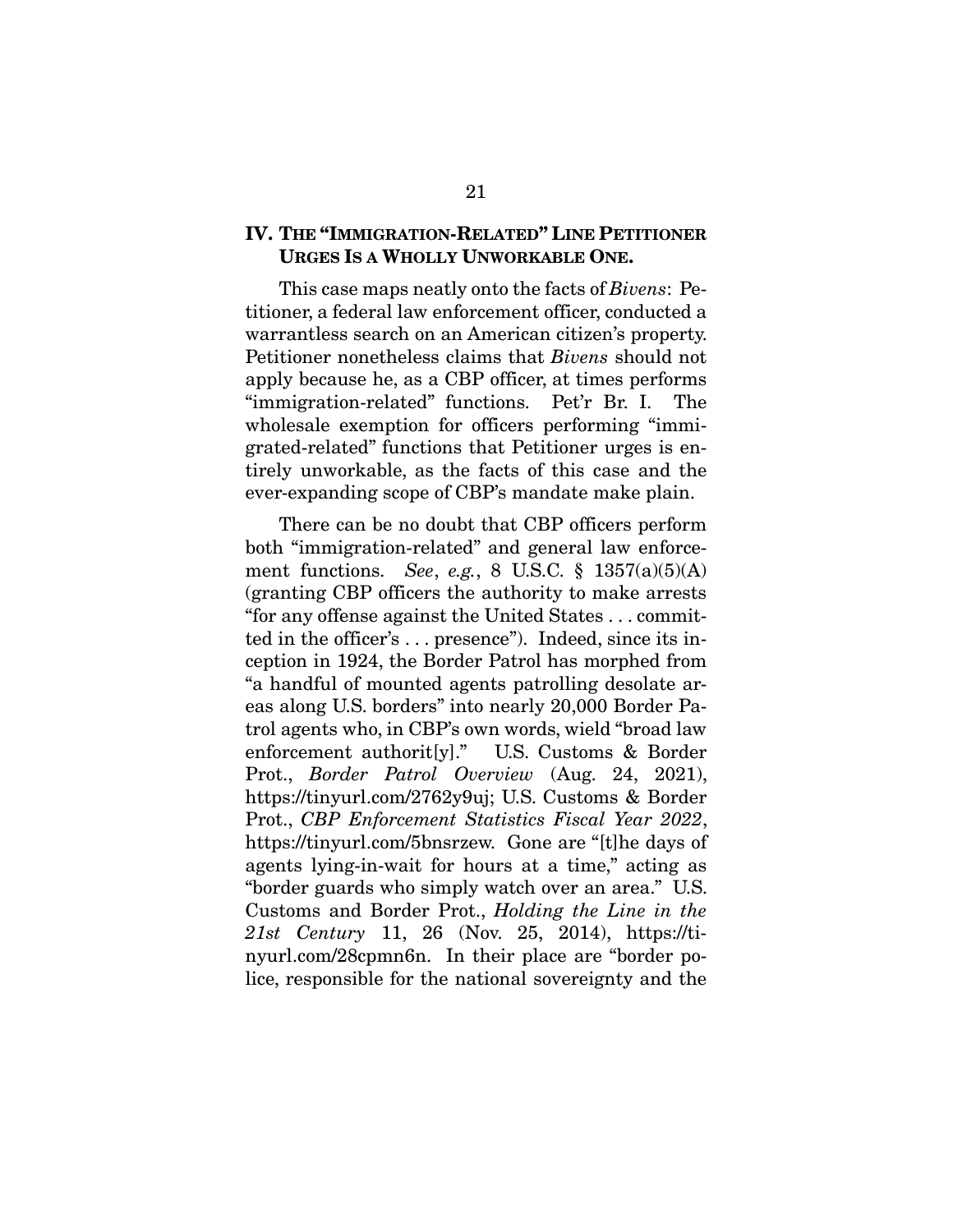detection and prevention of crime through an increased use of intelligence, planning, integration, and prosecution." *Id.* at 26.

CBP's increased exercise of general police powers has become all the more prominent in recent years. Following the death of George Floyd in May 2020, CBP used a drone to surveil protests in Minneapolis—more than 250 miles from the closest border. Geneva Sands, *Customs and Border Protection Drone Flew over Minneapolis to Provide Live Video to Law Enforcement*, CNN (May 29, 2020), https://tinyurl.com/2p8mv8kn. CBP suppressed protests in Washington, D.C., and later deployed its Border Patrol Tactical Unit to police protests in Oregon. Karl Jacoby, *Op-Ed: The Border Patrol's Brute Power in Portland Is the Norm at the Border*, L.A. Times (July 22, 2020), https://tinyurl.com/y9p74sx3. Though these policing efforts have come into the public light recently, they "reflect<sup>[]</sup> the long history of unprecedented police powers granted to federal border agents over what has become a far more expansive border zone than most Americans realize." *Id.* 

It is therefore not the case that "all actions taken by immigration officials in the course of their duties . . . are necessarily intertwined with the execution of immigration policy." *Lanuza v. Love*, 899 F.3d 1019, 1029 (9th Cir. 2018) (permitting *Bivens* action to proceed against Department of Homeland Security attorney). The line Petitioner proposes—which would exempt all officers performing "immigration-related" functions from *Bivens* suits—would prove entirely unworkable, especially in the face of CBP's expanding mandate. The facts of this case demonstrate as much: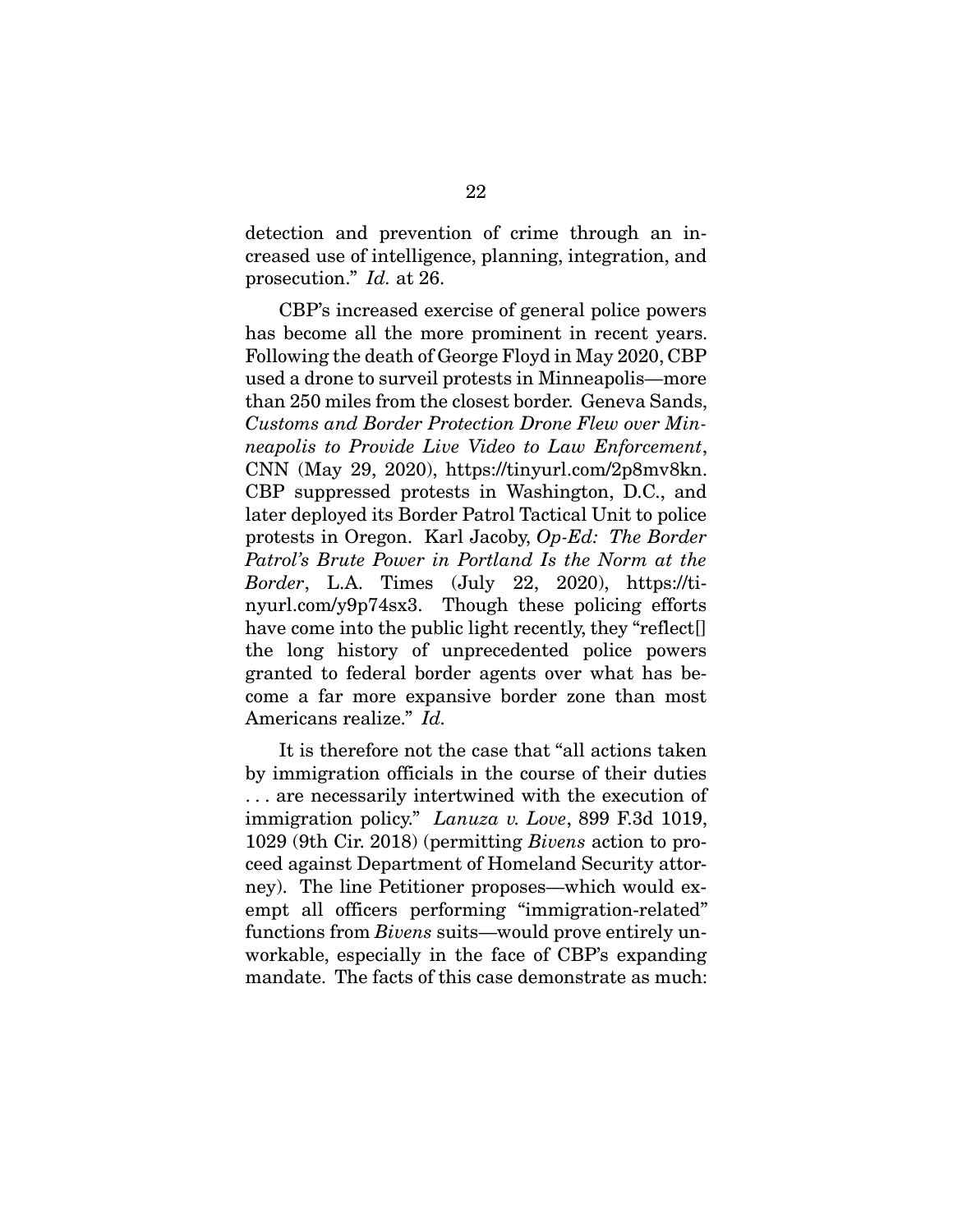Rather than exercising an "immigration-related" function, Petitioner entered the property of an American citizen, who operates an inn on American soil, and questioned him about a guest whom Petitioner knew had lawfully entered the country. Where this Court draws a new line, it should be a workable one, and the line Petitioner urges is anything but.

In any event, this Court has never held that a *Bivens* remedy is unavailable in "immigration-related" matters—wherever that line might fall. Petitioner treats any exercise of "immigration-related" enforcement functions as necessarily raising the sort of national-security concerns the Court previously found problematic in the *Bivens* context. Not so. A mere .3% of all CBP encounters last year involved noncitizens who had committed *any* crime; the noncitizens who posed a security risk—while not reported—is sure to be far less. U.S. Customs & Border Prot., *CBP Enforcement Statistics Fiscal Year 2022*, https://tinyurl.com/5bnsrzew. This Court has warned that "national-security concerns must not become a talisman used to ward off inconvenient claims" or "a label used to cover a multitude of sins." *Abbasi*, 137 S. Ct. at 1862 (internal quotation marks omitted); *cf. Hamdi v. Rumsfeld*, 542 U.S. 507, 536, 539 (2004) (plurality opinion) (explaining that even "a state of war is not a blank check for the President when it comes to the rights of the Nation's citizens" and that "the constitutional limitations safeguarding essential liberties . . . remain vibrant even in times of security concerns"). But that is precisely what Petitioner attempts here. This Court should not allow it.